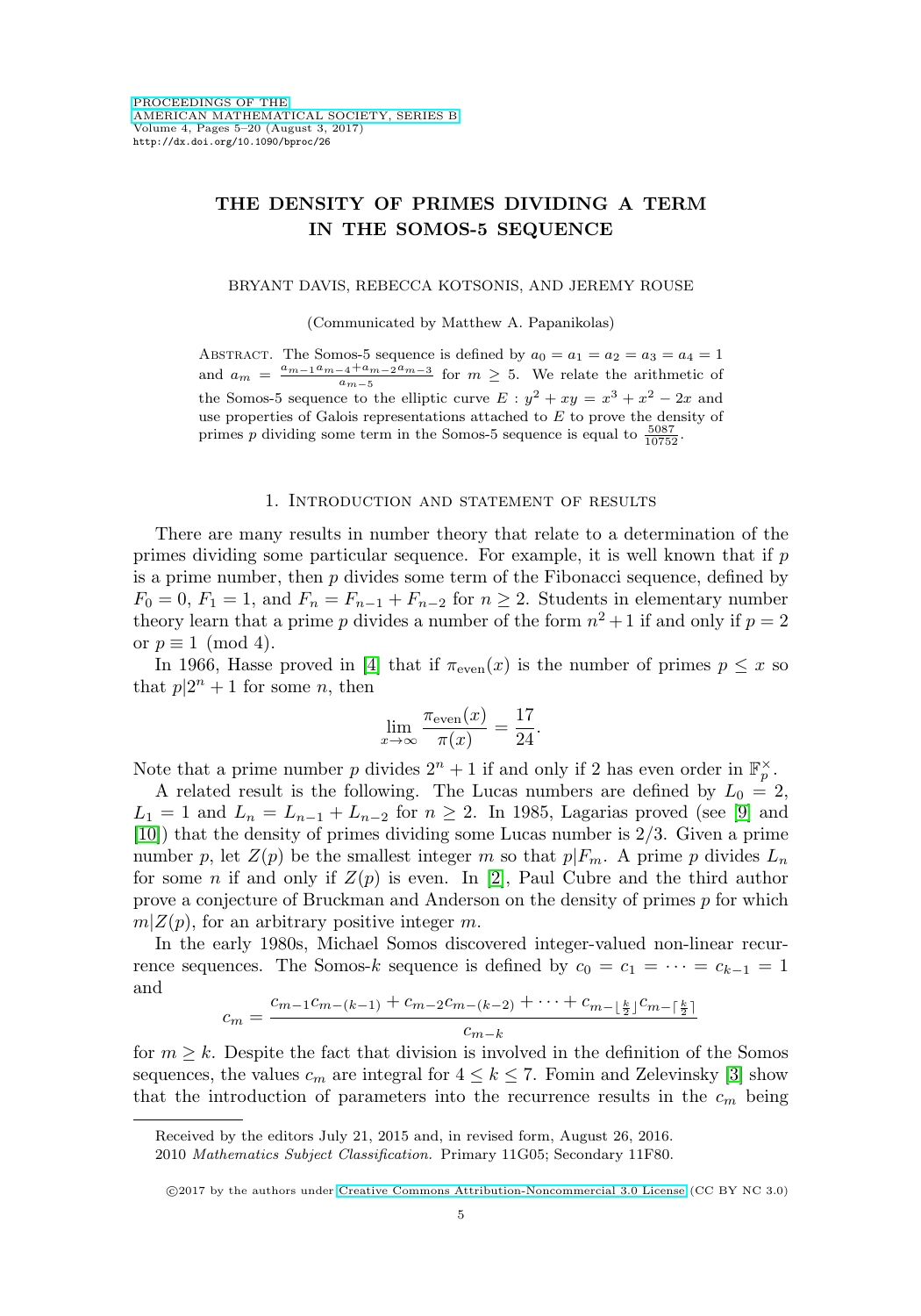Laurent polynomials in those parameters. Also, Speyer [\[15\]](#page-15-0) gave a combinatorial interpretation of the Somos sequences in terms of the number of perfect matchings in a family of graphs.

Somos-4 and Somos-5 type sequences are also connected with the arithmetic of elliptic curves (a connection made quite explicit by A. N. W. Hone in [\[5\]](#page-14-5), and [\[6\]](#page-14-6)). If  $a_n$  is the *n*th term in the Somos-4 sequence,  $E : y^2 + y = x^3 - x$  and  $P = (0, 0) \in E(\mathbb{Q})$ , then the denominator of the x-coordinate of  $(2n-3)P$  is equal to  $a_n^2$ . It follows from this that  $p|a_n$  if and only if  $(2n-3)P$  reduces to the identity in  $E(\mathbb{F}_p)$ , and so a prime p divides a term in the Somos-4 sequence if and only if  $(0,0) \in E(\mathbb{F}_p)$  has odd order. In [\[8\]](#page-14-7), Rafe Jones and the third author prove that the density of primes dividing some term of the Somos-4 sequence is  $\frac{11}{21}$ . The goal of the present paper is to prove an analogous result for the Somos-5 sequence.

Let  $\pi'(x)$  denote the number of primes  $p \leq x$  so that p divides some term in the Somos-5 sequence. We have the following table of data:

| $\boldsymbol{x}$ | $\pi'(x)$  | (x)<br>$\pi'$<br>$\boldsymbol{x}$ |
|------------------|------------|-----------------------------------|
| 10               | 3          | 0.750000                          |
| $10^{2}$         | 12         | 0.480000                          |
| $10^{3}$         | 83         | 0.494048                          |
| $10^{4}$         | 588        | 0.478438                          |
| 10 <sup>5</sup>  | 4539       | 0.473207                          |
| $10^{6}$         | 37075      | 0.472305                          |
| $10^{7}$         | 314485     | 0.473209                          |
| $10^{8}$         | 2725670    | 0.473087                          |
| $10^{9}$         | 24057711   | 0.473134                          |
| $10^{10}$        | 215298607  | 0.473129                          |
| 10 <sup>1</sup>  | 1948329818 | 0.473119                          |

Our main result is the following.

<span id="page-1-0"></span>**Theorem 1.** We have

$$
\lim_{x \to \infty} \frac{\pi'(x)}{\pi(x)} = \frac{5087}{10752} \approx 0.473121.
$$

The Somos-5 sequence is related to the coordinates of rational points on the elliptic curve  $E: y^2 + xy = x^3 + x^2 - 2x$ . This curve has  $E(\mathbb{Q}) \cong \mathbb{Z} \times \mathbb{Z}/2\mathbb{Z}$  and generators are  $P = (2, 2)$  (of infinite order) and  $Q = (0, 0)$  (of order 2). We have (see Lemma [3\)](#page-3-0) that

$$
mP + Q = \left(\frac{a_{m+2}^2 - a_m a_{m+4}}{a_{m+2}^2}, \frac{4a_m a_{m+2} a_{m+4} - a_m^2 a_{m+6} - a_{m+2}^3}{a_{m+2}^3}\right).
$$

It follows that a prime p divides a term in the Somos-5 sequence if and only if the reduction of Q modulo p is in  $\langle P \rangle \subseteq E(\mathbb{F}_p)$ . Another way of stating this is the following: there is a 2-isogeny  $\phi : E \to E'$ , where  $E' : y^2 + xy = x^3 + x^2 + 8x + 10$ and

$$
\phi(x,y) = \left(\frac{x^2 - 2}{x}, \frac{x^2y + 2x + 2y}{x^2}\right).
$$

The kernel of  $\phi$  is  $\{0, Q\}$ . Letting  $R = \phi(P)$  we show (see Theorem [4\)](#page-4-0) that a prime p of good reduction divides some term in the Somos-5 sequence if and only if the order of P in  $E(\mathbb{F}_p)$  is twice that of R in  $E'(\mathbb{F}_p)$ .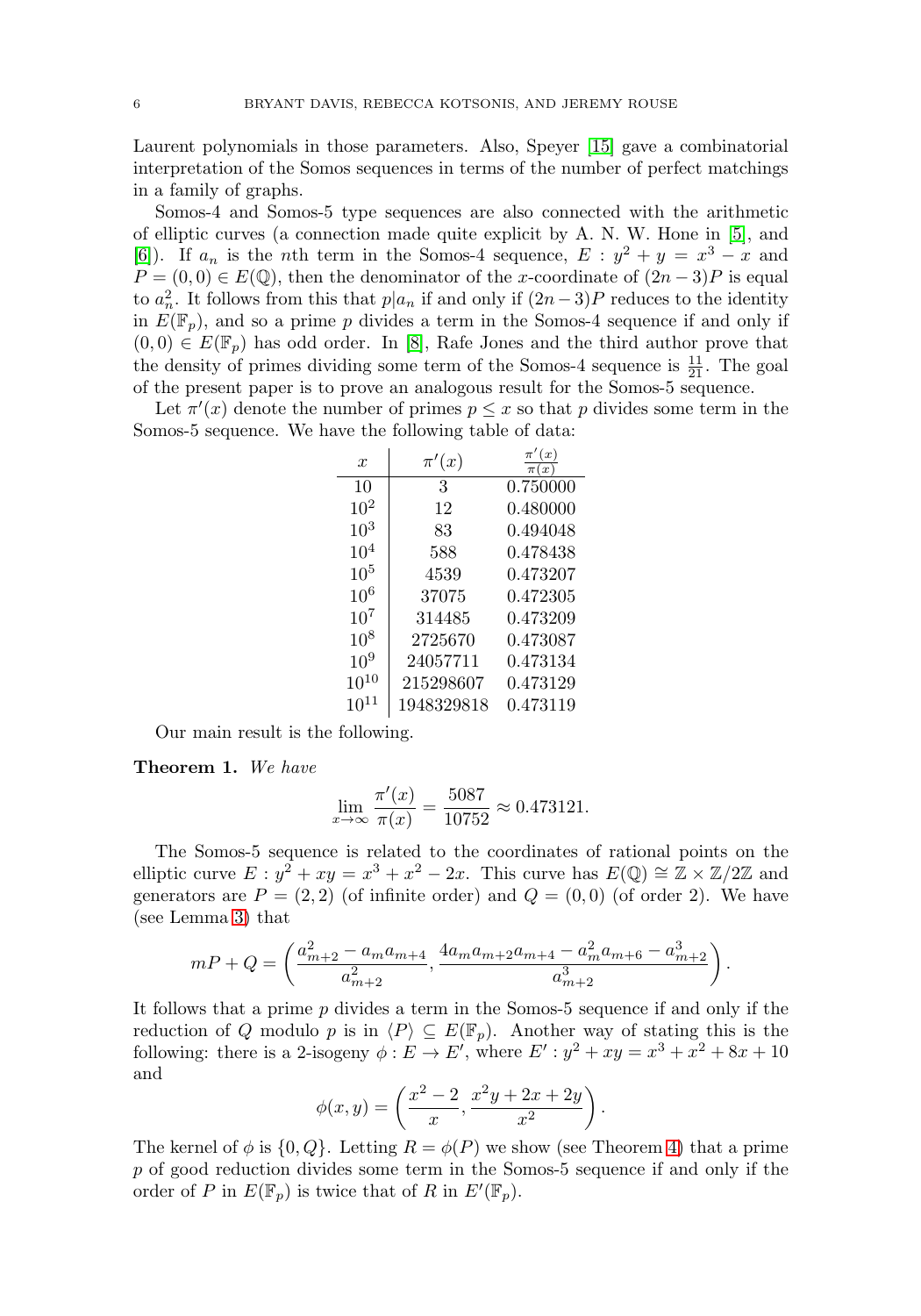A result of Pink (see Proposition 3.2 on page 284 of [\[11\]](#page-14-8)) shows that the  $\ell$ -adic valuation of the order of a point  $P \pmod{p}$  can be determined from a suitable Galois representation attached to an elliptic curve. For a positive integer  $k$ , we let  $K_k$  be the field obtained by adjoining to  $\mathbb Q$  the x and y coordinates of all points  $\beta_k$  with  $2^k \beta_k = P$ . There is a Galois representation  $\rho_{E,2^k} : \text{Gal}(K_k/\mathbb{Q}) \to$  $\text{AGL}_2(\mathbb{Z}/2^k\mathbb{Z})$  and we relate the power of 2 dividing the order of P in  $E(\mathbb{F}_p)$  to  $\rho_{E,2^k}(\sigma_p)$ , where  $\sigma_p$  is a Frobenius automorphism at p in Gal( $K_k/\mathbb{Q}$ ). Using the isogeny  $\phi$  we are able to relate  $\rho_{E,2^k}(\sigma_p)$  and  $\rho_{E',2^{k-1}}(\sigma_p)$ , obtaining a criterion that indicates when  $p$  divides some term in the Somos-5 sequence. We then determine the image of  $\rho_{E,2^k}$  for all k.

Once the image of  $\rho_{E,2^k}$  is known, the problem of computing the fraction of elements in the image with the desired properties is quite a difficult one. We introduce a new and simple method for computing this fraction and apply it to prove Theorem [1.](#page-1-0)

### 2. Background

If  $E/F$  is an elliptic curve given in the form  $y^2 + a_1xy + a_3y = x^3 + a_2x^2 + a_4x + a_6$ , the set  $E(F)$  has the structure of an abelian group. Specifically, if  $P, Q \in E(F)$ , let  $R = (x, y)$  be the third point of intersection between E and the line through P and Q. We define  $P + Q = (x, -y - a_1x - a_3)$ . The multiplication by m map on an elliptic curve has degree  $m^2$ , and so if  $E/\mathbb{C}$  is an elliptic curve and  $\alpha \in E(\mathbb{C})$ , then there are  $m^2$  points  $\beta$  so that  $m\beta = \alpha$ .

If  $K/\mathbb{Q}$  is a finite extension, let  $\mathcal{O}_K$  denote the ring of algebraic integers in K. A prime p ramifies in K if  $p\mathcal{O}_K = \prod_{i=1}^r \mathfrak{p}_i^{e_i}$  and some  $e_i > 1$ , where the  $\mathfrak{p}_i$  are distinct prime ideals of  $\mathcal{O}_K$ .

Suppose  $K/\mathbb{Q}$  is Galois, p is a prime number that does not ramify in K, and  $p\mathcal{O}_K = \prod_{i=1}^g \mathfrak{p}_i$ . For each i, there is a unique element  $\sigma \in \text{Gal}(K/\mathbb{Q})$  for which

$$
\sigma(\alpha) \equiv \alpha^p \pmod{\mathfrak{p}_i}
$$

for all  $\alpha \in \mathcal{O}_K$ . This element is called the Artin symbol of  $\mathfrak{p}_i$  and is denoted  $\left[\frac{K/\mathbb{Q}}{\mathfrak{p}_i}\right]$ . If  $i \neq j$ ,  $\left[\frac{K/\mathbb{Q}}{\mathfrak{p}_i}\right]$  $\left[\frac{K/\mathbb{Q}}{\mathfrak{p}_i}\right]$  and  $\left[\frac{K/\mathbb{Q}}{\mathfrak{p}_j}\right]$  $\frac{\zeta\sqrt{Q}}{\mathfrak{p}_j}$  are conjugate in Gal $(K/\mathbb{Q})$  and  $\left[\frac{K/\mathbb{Q}}{p}\right] :=$  $\left\{ \left\lceil \frac{K/\mathbb{Q}}{\mathfrak{p}_i} \right\rceil : 1 \leq i \leq g \right\}$  is a conjugacy class in  $Gal(K/\mathbb{Q})$ .

The key tool we will use in the proof of Theorem [1](#page-1-0) is the Chebotarev density theorem.

**Theorem 2** ([\[7\]](#page-14-9), page 143). If  $C \subseteq \text{Gal}(K/\mathbb{Q})$  is a conjugacy class, then

$$
\lim_{x \to \infty} \frac{\#\{p \le x : p \text{ prime}, \left[\frac{K/\mathbb{Q}}{p}\right] = C\}}{\pi(x)} = \frac{|C|}{|\text{Gal}(K/\mathbb{Q})|}
$$

.

Roughly speaking, each element of Gal( $K/\mathbb{Q}$ ) arises as  $\frac{K/\mathbb{Q}}{n}$  $\left[\frac{1}{\varphi}\right]$  equally often.

Let  $E[m] = \{P \in E : mP = 0\}$  be the set of points of order dividing m on E. Then  $\mathbb{Q}(E[m])/\mathbb{Q}$  is Galois and  $Gal(\mathbb{Q}(E[m])/\mathbb{Q})$  is isomorphic to a subgroup of Aut $(E[m]) \cong GL_2(\mathbb{Z}/m\mathbb{Z})$ . Moreover, Proposition V.2.3 of [\[13\]](#page-15-1) implies that if  $\sigma_p$  is a Frobenius automorphism at some prime above p and  $\tau$ :  $Gal(\mathbb{Q}(E[m])/\mathbb{Q}) \to GL_2(\mathbb{Z}/m\mathbb{Z})$  is the usual mod m Galois representation, then tr  $\tau(\sigma_p) \equiv p + 1 - \#E(\mathbb{F}_p) \pmod{m}$  and  $\det(\tau(\sigma_p)) \equiv p \pmod{m}$ . Another useful fact is the following. If  $K/\mathbb{Q}$  is a number field, p is a prime ideal in  $\mathcal{O}_K$  above p,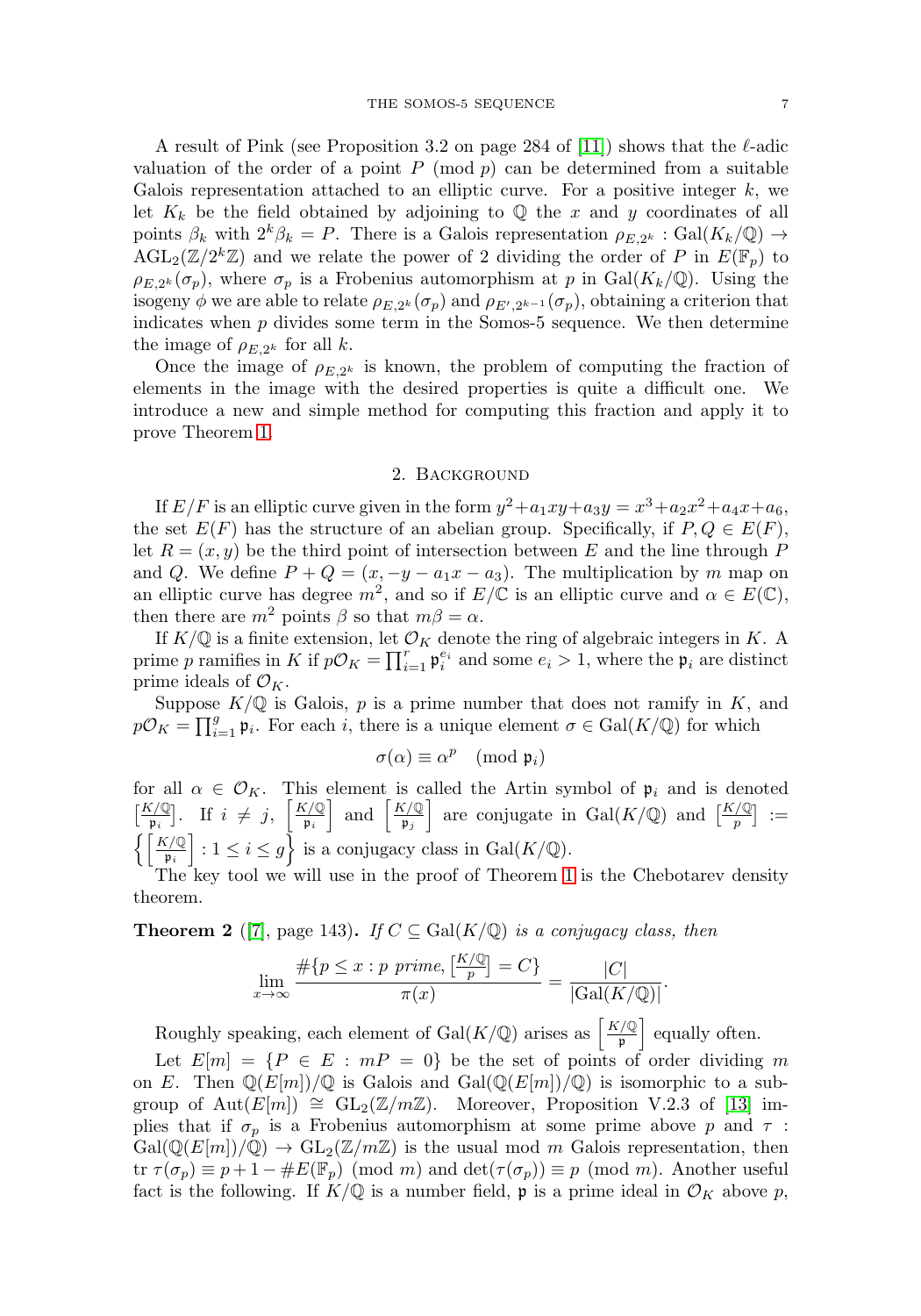$gcd(m, p) = 1$  and  $P \in E(K)[m]$  is not the identity, then P does not reduce to the identity in  $E(\mathcal{O}_K/\mathfrak{p})$ . This is a consequence of Proposition VII.3.1 of [\[13\]](#page-15-1).

We will construct Galois representations attached to elliptic curves with images in  $\text{AGL}_2(\mathbb{Z}/2^k\mathbb{Z}) \cong (\mathbb{Z}/2^k\mathbb{Z})^2 \rtimes \text{GL}_2(\mathbb{Z}/2^k\mathbb{Z})$ . Elements of such a group can be thought of either as pairs  $(\vec{v}, M)$ , where  $\vec{v}$  is a row vector, and  $M \in GL_2(\mathbb{Z}/2^k \mathbb{Z})$ ,  $\lceil$  $a \quad b \quad 0$ ⎤

or as  $3 \times 3$  matrices  $\overline{\phantom{a}}$  $c \quad d \quad 0$ e f 1 where  $\vec{v} = \begin{bmatrix} e & f \end{bmatrix}$  and  $M = \begin{bmatrix} a & b \\ c & d \end{bmatrix}$ . In the former

notation, the group operation is given by

$$
(\vec{v}_1, M_1) * (\vec{v}_2, M_2) = (\vec{v}_1 + \vec{v}_2 M_1, M_2 M_1).
$$

# 3. CONNECTION BETWEEN THE SOMOS-5 SEQUENCE AND  $E$

<span id="page-3-0"></span>**Lemma 3.** Define  $P = (2, 2)$  and  $Q = (0, 0)$  on  $E : y^2 + xy = x^3 + x^2 - 2x$ . For all  $m \geq 0$ , we have the following relationship between the Somos-5 sequence and E:

$$
mP + Q = \left(\frac{a_{m+2}^2 - a_m a_{m+4}}{a_{m+2}^2}, \frac{4a_m a_{m+2} a_{m+4} - a_m^2 a_{m+6} - a_{m+2}^3}{a_{m+2}^3}\right).
$$

Proof. We will prove this by strong induction. A straightforward calculation shows that the base cases  $m = 0$  and  $m = 1$  are true. For simplicity's sake, we will denote  $a = a_m$ ,  $b = a_{m+1}$ ,  $c = a_{m+2}$ ,  $d = a_{m+3}$ ,  $e = a_{m+4}$ ,  $f = a_{m+5}$ ,  $g = a_{m+6}$ , and  $i = a_{m+8}$ . Our inductive hypothesis is that

$$
mP + Q = \left(\frac{c^2 - ae}{c^2}, \frac{4ace - a^2g - c^3}{c^3}\right).
$$

We will now compute  $(m+2)P+Q$ .

To find the x and y coordinates of  $(m+2)P+Q$ , we add  $2P = (1, -1)$  to  $mP+Q$ . If w is the slope and v is the y-intercept, the line between  $2P$  and  $mP + Q$  is  $y = wx + v$  with  $w = \frac{ag - 4ce}{ce}$  and  $v = \frac{-ag + 3ce}{ce}$ . Substituting this into the equation for E, we find the x-coordinate of  $2P + (mP + Q)$  to be  $r_x = \frac{a^2g^2 - 7aceg + ae^3 + 9c^2e^2}{c^2e^2}$ . A straightforward but lengthy inductive calculation shows that if

$$
F(a, c, e, g) = a^2 g^2 - 7aceg + ae^3 + c^3 g + 8c^2 e^2,
$$

then  $F(a_n, a_{n+2}, a_{n+4}, a_{n+6}) = 0$  for all n. Also,  $ai = cg+8e^2$  holds (by Proposition 2.8 in Hone's paper [\[6\]](#page-14-6)). Since  $F(a, c, e, g) = 0$ , we know that  $r_x - \frac{F(a, c, e, g)}{c^2 e^2} = r_x$ . Therefore, we know that  $r_x = \frac{-cg + e^2}{e^2}$ .

Denote the y-coordinate of  $(m+2)P+Q$  as  $r_y$ . We compute that  $r_y = \frac{g(ag-3ce)}{e^3}$ . Using that  $r_y = r_y - \frac{F(a,c,e,g)}{ae^3}$ , we find that  $r_y = \frac{4ceg-c^2i-e^3}{e^3}$ . Therefore, it is evident that

$$
(m+2)P + Q = \left(\frac{a_{m+4}^2 - a_{m+2}a_{m+6}}{a_{m+4}^2}, \frac{4a_{m+2}a_{m+4}a_{m+6} - a_{m+2}^2a_{m+8} - a_{m+4}^3}{a_{m+4}^3}\right).
$$

Let E' be given by  $E' : y^2 + xy = x^3 + x^2 + 8x + 10$  and let  $R = (1, 4) \in E'(\mathbb{Q})$ . We have a 2-isogeny  $\phi : E \to E'$  given by

$$
\phi(x,y) = \left(\frac{x^2 - 2}{x}, \frac{x^2y + 2x + 2y}{x^2}\right).
$$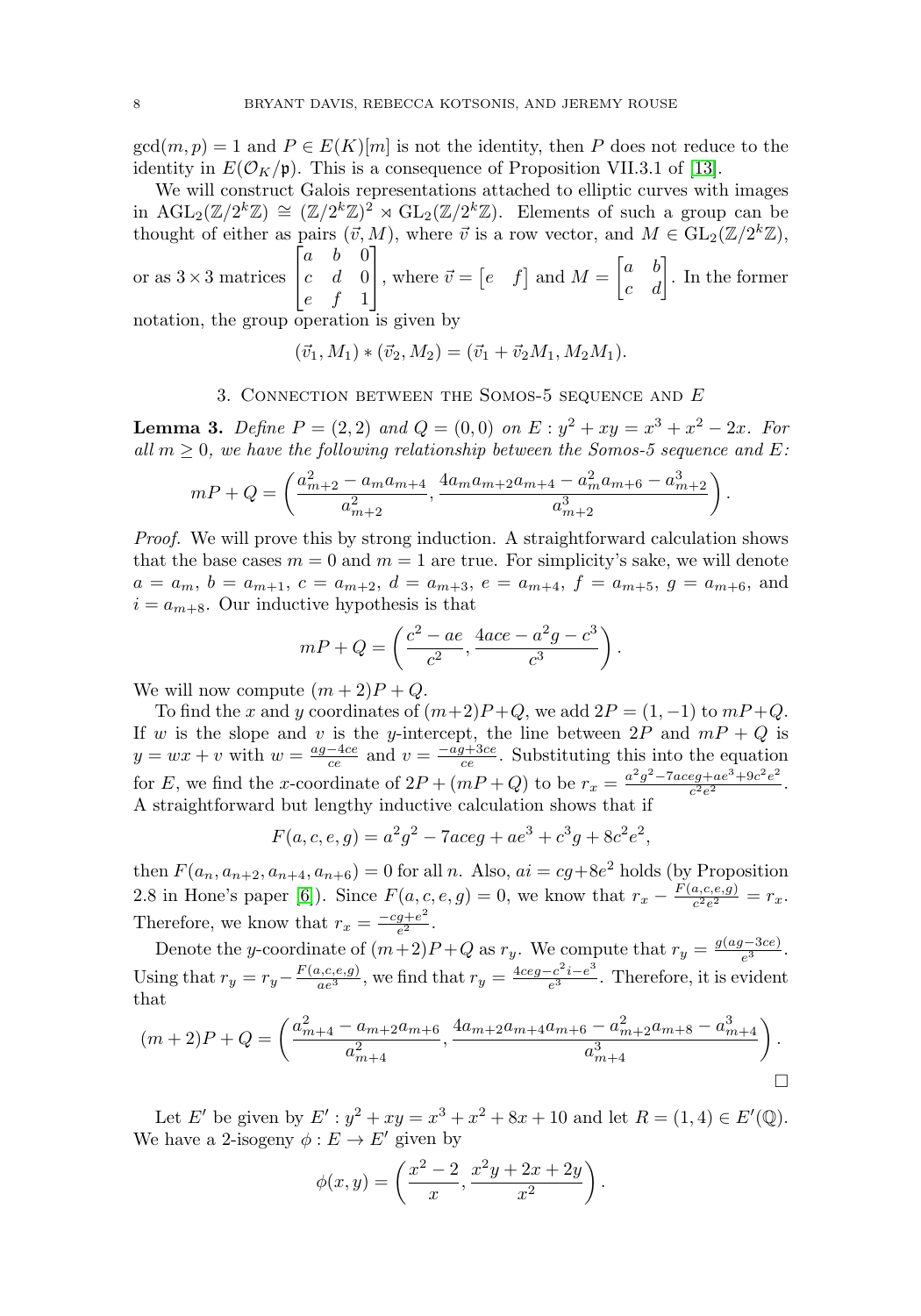The elliptic curves E and E' each have conductor  $102 = 2 \cdot 3 \cdot 17$ . The next result classifies the primes of good reduction that divide a term in the Somos-5 sequence.

<span id="page-4-0"></span>**Theorem 4.** If p is a prime of good reduction that divides a term in the Somos-5 sequence, the order of  $P = (2, 2)$  in  $E(\mathbb{F}_p)$  is twice the order of  $R = (1, 4)$  in  $E'(\mathbb{F}_p)$ . Otherwise, their orders are the same.

*Proof.* If p divides a term in our sequence, say  $a_m$ , we know from our previous lemma that the denominators  $(m-2)P+Q$  are divisible by p. Therefore, modulo p,  $(m-2)P+Q=0$ . The point Q has order 2, so adding Q to both sides we know that  $(m-2)P = Q$ . Therefore, we can deduce that  $Q \in \langle P \rangle$ . We have ker $(\phi) = \{Q, 0\}$ (see Section 3.4 of [\[14\]](#page-15-2)). Therefore, if  $\phi$  is restricted to the subgroup generated by P, we have  $|\text{ker}(\phi)| = 2$ . Since  $\phi(P) = R$ , by the first isomorphism theorem for groups,  $\frac{|\langle P \rangle|}{|\text{ker}(\phi)|} = |\langle R \rangle|$ . It follows that  $|P| = 2 \cdot |R|$ .

Alternatively, assume  $p$  does not divide a term in the Somos-5 sequence. So, there is no m such that  $m + Q = 0$  modulo p, which implies that  $Q \notin \langle P \rangle$ . Therefore, the kernel of  $\phi$  restricted to  $\langle P \rangle$  is  $\{0\}$  and so  $|P| = |\phi(P)| = |R|$ .  $\Box$ 

It is easy to see that 2 and 3 each divide terms in the Somos-5 sequence, and the proof above can be modified to handle the case of 17. In particular, 17 divides a term in the Somos-5 sequence if and only if  $Q \in \langle P \rangle \subseteq E_{\text{ns}}(\mathbb{F}_{17})$ . Since E has non-split multiplicative reduction at 17, we have an isomorphism  $E_{\text{ns}}(\mathbb{F}_{289}) \cong \mathbb{F}_{289}^{\times}$ (by Proposition III.2.5 of [\[13\]](#page-15-1)). The image of P in  $\mathbb{F}_{289}^{\times}$  has order 9. Thus,  $\langle P \rangle \subseteq$  $E_{\text{ns}}(\mathbb{F}_{17})$  has odd order and so  $(0,0)$  cannot be contained in it. Thus, 17 does not divide any term in the Somos-5 sequence.

### 4. Galois representations

Denote by  $E[2^r]$  the set of points on E with order dividing  $2^r$ . Denote  $K_r$ as the field obtained by adjoining to  $\mathbb Q$  all x and y coordinates of points  $\beta$  with  $2^{r} \beta = P$ . For a prime p that is unramified in  $K_{r}$ , let  $\sigma = \begin{bmatrix} \frac{K_{r} \sqrt{Q}}{R_{r}} \end{bmatrix}$  $\left[\frac{r}{\mathfrak{p}_i}\right]$  for some prime ideal  $\mathfrak{p}_i$  above p. Given a basis  $\langle A, B \rangle$  for  $E[2^r]$ , for any such  $\sigma \in \text{Gal}(K_r/\mathbb{Q})$ , we have  $\sigma(\beta) = \beta + eA + fB$ . Also,  $\sigma(A) = aA + bB$  and  $\sigma(B) = cA + dB$ . Define the map  $\rho_{E,2^k} : \text{Gal}(K_r/\mathbb{Q}) \to \text{AGL}_2(\mathbb{Z}/2^k\mathbb{Z})$  by  $\rho_{E,2^k}(\sigma) = (\vec{v},M)$  where  $M = \begin{bmatrix} a & b \\ c & d \end{bmatrix}$  and  $\vec{v} = \begin{bmatrix} e & f \end{bmatrix}$ . Let  $\tau : \text{Gal}(K_r/\mathbb{Q}) \to \text{GL}_2(\mathbb{Z}/2^k\mathbb{Z})$  be given by  $\tau(\sigma) = M$ . In a similar way, we let  $K'_r$  be the field obtained by adjoining to Q the x and y coordinates of points  $\beta'$  with  $2^k\beta' = R$  and from this construct  $\rho_{E',2^k}: \operatorname{Gal}(K'_r/{\mathbb Q}) \to \operatorname{AGL}_2({\mathbb Z}/2^k{\mathbb Z}).$ 

Let  $S = \{ \beta \in E(\mathbb{C}) : m \cdot \beta \in E(K) \}$  and let L be the field obtained by adjoining all x and y coordinates of points in  $S$  to  $K$ . Then the only primes p that ramify in  $L/K$  are those that divide m and those where  $E/K$  has bad reduction (see Proposition VIII.1.5(b) in [\[13\]](#page-15-1)).

Note that, if p is unramified, there are multiple primes  $\mathfrak{p}_i$  above p which could result in different matrices  $M_i$  and  $\vec{v}_i$ . However, properties we consider of these  $\vec{v}_i$ and  $M_i$  do not depend on the specific choice of  $\mathfrak{p}_i$ . The map depends on the choice of basis for  $E[2^r]$ , we choose this basis as described below in Theorem [7.](#page-5-0)

Let  $\beta_r \in E(\mathbb{C})$  be a point with  $2^r \beta_r = P$ . We say that  $\beta_r$  is an rth preimage of P under multiplication by 2. Let p be a prime with  $p \neq 2$ , 3 or 17,  $\sigma = \left[\frac{K_r}{\mathfrak{p}_i}\right]$ ,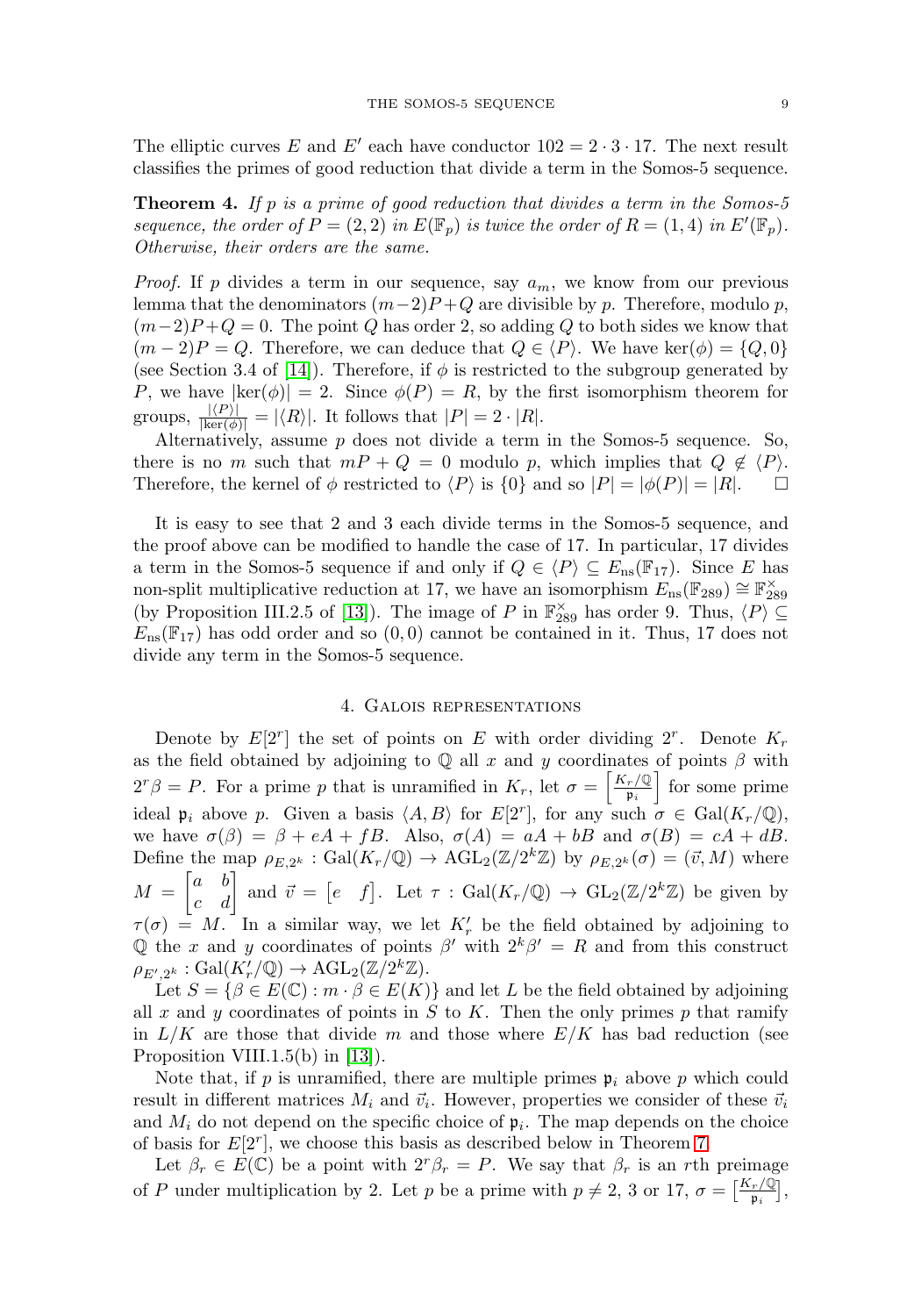and  $(\vec{v}, M) = \rho_{E, 2^r}(\sigma)$ . Assume that  $\det(I - M) \neq 0 \pmod{2^r}$ . This implies that  $\#E(\mathbb{F}_n) \not\equiv 0 \pmod{2^r}$ .

**Theorem 5.** Assume the notation above. Then  $2^h P$  has odd order in  $E(\mathbb{F}_p)$  if and only if  $2^h\vec{v}$  is in the image of  $I - M$ .

*Proof.* First, assume  $2^h \vec{v}$  is in the image of  $I - M$ . This means that  $\vec{x} = 2^h \vec{v} + \vec{x}M$ for some row vector  $\vec{x}$  with coordinates in  $(\mathbb{Z}/2^r\mathbb{Z})^2$ . If this is true for  $\vec{x} = \begin{bmatrix} e & f \end{bmatrix}$ , define  $C := 2^h \beta_r + eA + fB \in E(K_r)$ . Then  $\sigma(C) = C$ . Since  $\mathcal{O}_{K_r}/\mathfrak{p}_i$  is an extension of  $\mathbb{F}_p$ , we can consider the reductions, modulo  $\mathfrak{p}_i$ , of  $\beta_r$ , A, B and P, namely  $\overline{\beta}_r$ ,  $\overline{A}$ ,  $\overline{B}$ , and  $\overline{P}$ . Since  $\sigma(C) = C$ , we have that  $\overline{C} = 2^h \overline{\beta}_r + e\overline{A} + f\overline{B} \in E(\mathbb{F}_p)$  has the property that  $2^r\overline{C} = 2^h\overline{P}$ .

If  $|\overline{C}|$  is odd, then  $|2^h\overline{P}|$  is necessarily odd. On the other hand, if  $|\overline{C}|$  is even, then every multiplication of  $C$  by 2 cuts the order by a factor of 2 until we arrive at a point of odd order. Since  $|E(\mathbb{F}_p)| \equiv \det(I-M) \neq 0 \pmod{2^r}$ , the power of 2 dividing |C| is also less than r, and so  $|2^r\overline{C}| = |2^h\overline{P}|$  is odd.

Conversely, assume that  $|2^h\overline{P}|$  is odd. Let a be the multiplicative inverse of  $2^r$ modulo  $|2^h\overline{P}|$  and define  $\overline{C} := a2^h\overline{P} \in E(\mathbb{F}_p)$ . Then  $2^r\overline{C} = 2^h\overline{P}$  and so we have  $2^r(\overline{C} - 2^h\overline{\beta}_r) = 0$ , where  $\beta_r \in E(K_r)$  and  $\overline{\beta}_r$  is its reduction in  $E(\mathbb{F})$ , where  $\mathbb{F}/\mathbb{F}_p$ is a finite extension.

It follows that  $\overline{C} := 2^h \overline{\beta}_r + y \overline{A} + z \overline{B} \in E(\mathbb{F}_p)$  for some  $y, z \in \mathbb{Z}/2^r\mathbb{Z}$ . Hence if we set  $C := 2^h \beta_r + yA + zB$ , then there is a Frobenius automorphism  $\sigma \in \text{Gal}(K_r/\mathbb{Q})$ for which  $\sigma(C) \equiv C \pmod{\mathfrak{p}_i}$  for any prime ideal  $\mathfrak{p}_i$  above p.

We claim that  $\sigma(C) = C$  (as elements of  $E(K_r)$ ). Note that  $\sigma(C) - C \in E[2^r]$ and  $\sigma(C) - C$  reduces to the identity modulo  $\mathfrak{p}_i$ . Since reduction is injective on torsion points of order coprime to the characteristic, and  $p$  is odd, it follows that  $\sigma(C) = C$ . It follows that if  $\rho_{E,2^r}(\sigma) = (\vec{v},M)$ , then  $2^h\vec{v} = [y \ z] (I - M)$ , which implies that  $2^h \vec{v}$  is in the image of  $I - M$ .  $\Box$ 

The following corollary is immediate.

**Corollary 6.** Let o be the smallest positive integer so that  $2^{\circ} \vec{v} = \vec{x}(I - M)$  for some  $\vec{x}$  with entries in  $(\mathbb{Z}/2^{r}\mathbb{Z})^{2}$ . Then  $2^{o}$  is the highest power of 2 dividing  $|P|$ .

The following theorem gives a convenient choice of basis for  $E[2^k]$  and  $E'[2^k]$ .

<span id="page-5-0"></span>**Theorem 7.** Given a positive integer k, there are points  $A_k, B_k \in E(\mathbb{C})$  that generate  $E[2^k]$  and points  $C_k, D_k \in E'(\mathbb{C})$  that generate  $E'[2^k]$  so that  $\phi(A_k) = C_k$ and  $\phi(B_k)=2D_k$ . These points also satisfy the relations:

$$
2A_k = A_{k-1}
$$
,  $2B_k = B_{k-1}$ ,  $2C_k = C_{k-1}$ , and  $2D_k = D_{k-1}$ .

*Proof.* We will prove this by induction. Recall that  $\phi : E \to E'$  is the isogeny with ker  $\phi = \{0, T\}$  where  $T = (0, 0)$ . Let  $\phi' : E' \to E$  be the dual isogeny, and note that  $\phi \circ \phi'(P) = 2P$ . Base Case: Let  $k = 1$ . We want to find  $\langle A_1, B_1 \rangle$  to generate  $E[2]$  and  $\langle C_1, D_1 \rangle$  to generate  $E'[2]$  so that  $\phi(A_1) = C_1$  and  $\phi(B_1) = 2D_1$ . We set  $B_1 = (0,0)$ , and choose  $A_1$  to be any non-identity point in  $E[2]$  other than  $(0,0)$ . We set  $C_1 = \phi(A_1) = (-5/4, 5/8)$  and choose  $D_1$  to be any non-identity point in  $E'[2]$  other than  $C_1$ . Note that  $\phi'(D_1) = B_1$ .

Inductive Hypothesis: Assume  $\langle A_k, B_k \rangle = E[2^k]$  and  $\langle C_k, D_k \rangle = E'[2^k]$  so that  $\phi(A_k) = C_k$ ,  $\phi(B_k) = 2D_k$ , and  $\phi'(D_k) = B_k$ . Moreover,  $D_k \notin \phi(E[2^k])$ .

Since  $|\ker \phi| = 2$ , we have that  $\phi(E[2^{k+1}]) \supseteq E'[2^k]$ . Hence, we can choose  $B_{k+1}$ so that  $\phi(B_{k+1}) = D_k$ . Then  $2B_{k+1} = \phi'(\phi(B_{k+1})) = \phi'(D_k) = B_k$ . We choose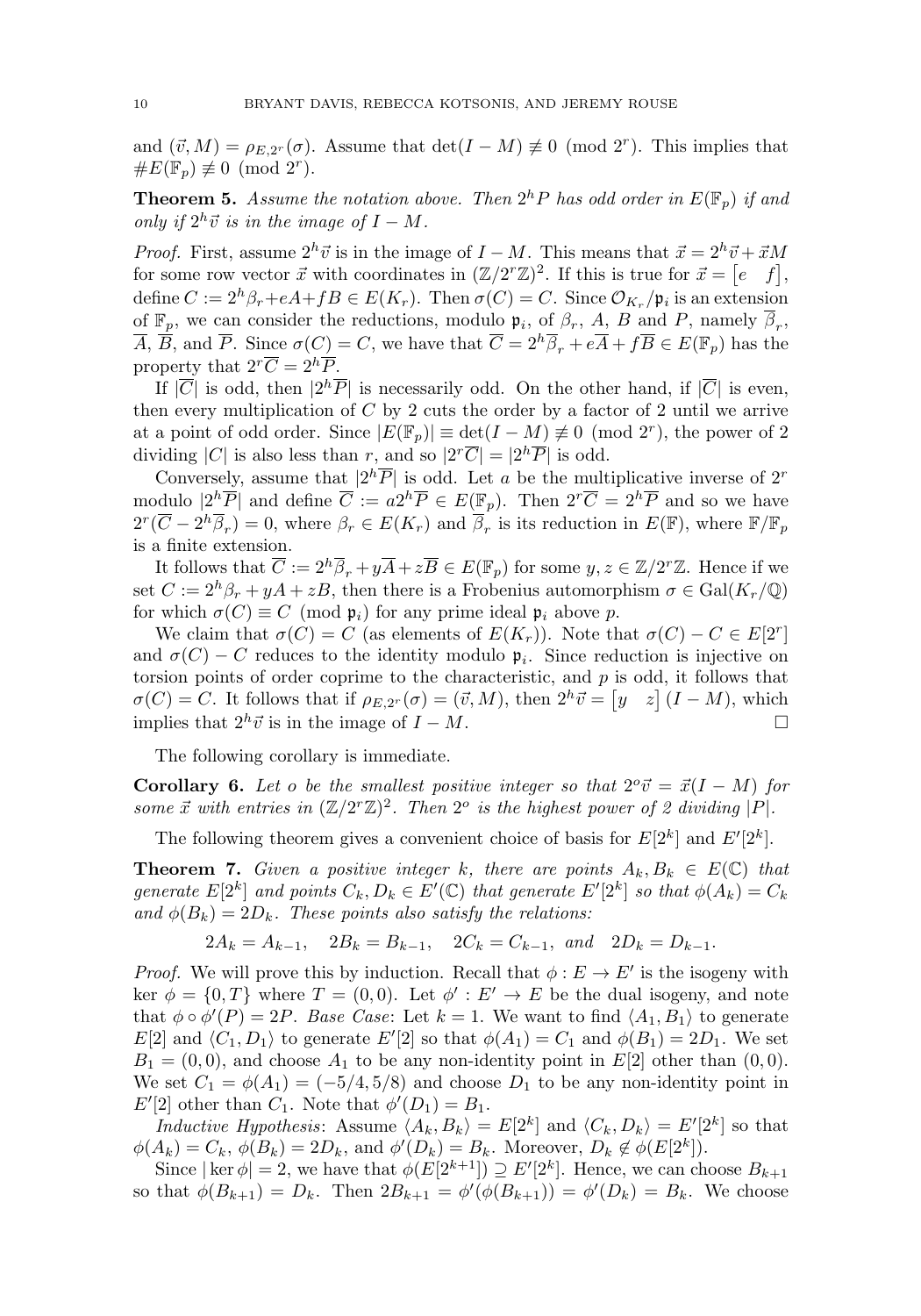$D_{k+1}$  so that  $\phi'(D_{k+1}) = B_{k+1}$ . Note that  $2D_{k+1} = \phi(B_{k+1}) = D_k$  and so  $D_{k+1} \in$  $E'[2^{k+1}]$ . Now we pick  $A_{k+1}$  so that  $2A_{k+1} = A_k$  and define  $C_{k+1} = \phi(A_{k+1})$ .

By our Inductive Hypothesis,  $\langle A_k, B_k \rangle = E[2^k]$ . This implies that  $\langle A_k \rangle \cap \langle B_k \rangle =$ 0, which in turn implies that  $\langle 2A_{k+1} \rangle \cap \langle 2B_{k+1} \rangle = 0$ . Let  $C \in \langle A_{k+1} \rangle \cap \langle B_{k+1} \rangle$ . Then,  $C = aA_{k+1} = bB_{k+1}$ . Because  $|mg| = \frac{|g|}{\gcd(m, |g|)}$ ,  $|C| = \frac{2^{k+1}}{2^{\text{ord}_2(a)}} = \frac{2^{k+1}}{2^{\text{ord}_2(b)}}$ , where  $\text{ord}_2(n)$  is the highest power of 2 dividing n, it follows that either a and b are both even, or they are both odd. If a and b are odd, then  $|C| = 2^{k+1}$ but  $2C \in \langle A_k \rangle \cap \langle B_k \rangle = 0$ , which is a contradiction. If a and b are even, then  $C \in \langle A_k \rangle \cap \langle B_k \rangle = 0$ . It follows that  $\langle A_{k+1} \rangle \cap \langle B_{k+1} \rangle = 0$ , which gives that  $E[2^{k+1}] = \langle A_{k+1}, B_{k+1} \rangle.$ 

Now we show that  $\langle C_{k+1}, D_{k+1} \rangle = E'[2^{k+1}]$ , by way of showing that  $\langle C_{k+1} \rangle \cap$  $\langle D_{k+1} \rangle = 0$ . We have shown that  $\langle A_{k+1}, B_{k+1} \rangle = E[2^{k+1}]$ , and so  $\phi(E[2^{k+1}]) =$  $\langle C_{k+1}, 2D_{k+1} \rangle$ . We want to show that  $D_{k+1} \notin \phi(E[2^{k+1}]).$ 

If  $D_{k+1} \in \phi(E[2^{k+1}])$ , then  $D_{k+1} = aC_{k+1} + 2bD_{k+1}$ . So,  $aC_{k+1} + (2b-1)D_{k+1} =$ 0. Since  $(2b-1)$  is odd,  $(2b-1)D_{k+1}$  has order dividing  $2^{k+1}$ . Hence,  $aC_{k+1}$  has order dividing  $2^{k+1}$ . We can then see that

$$
2aC_{k+1} + 2(2b - 1)D_{k+1} = 0
$$

$$
aC_k + (2b - 1)D_k = 0
$$

$$
\implies a \equiv (2b - 1) \equiv 0 \pmod{2^k},
$$

which is a contradiction. This implies that  $\phi(E[2^{k+1}])$  is an index 2 subgroup of  $\langle C_{k+1}, D_{k+1} \rangle$  of order  $2^{2k+1}$ , and so  $\langle C_{k+1}, D_{k+1} \rangle = E'[2^{k+1}]$ . This proves the desired claim.  $\Box$ 

Recall the maps  $\rho_{E,2^k}$  : Gal $(K_k/\mathbb{Q}) \to \text{AGL}_2(\mathbb{Z}/2^k\mathbb{Z})$  and  $\tau$  : Gal $(K_k/\mathbb{Q}) \to$  $GL_2(\mathbb{Z}/2^k\mathbb{Z})$ , defined at the beginning of this section. In [\[12\]](#page-15-3), an algorithm is given to compute the image of the 2-adic Galois representation  $\tau$ . Running this algorithm shows that the image of  $\tau$  (up to conjugacy) is the index 6 subgroup of  $GL_2(\mathbb{Z}/2^k\mathbb{Z})$ generated by  $\begin{bmatrix} 1 \\ 0 \end{bmatrix}$ 1 1  $\begin{bmatrix} 1 & 1 \\ 0 & 1 \end{bmatrix}$  $\vert 7 \vert$  $\begin{bmatrix} 7 & 0 \\ 2 & 1 \end{bmatrix}$ , and  $\begin{bmatrix} 7 & 0 \\ 0 & 1 \end{bmatrix}$  $\begin{bmatrix} 5 & 0 \\ 2 & 1 \end{bmatrix}$ . Moreover, the subgroup generated by the aforementioned matrices is the unique conjugate that corresponds to the basis chosen in Theorem [7.](#page-5-0)

<span id="page-6-0"></span>**Theorem 8.** If  $\rho_{E,2^k}(\sigma) = (\vec{v},M)$  where  $\vec{v} = (e,f)$ , then  $e \equiv 0 \pmod{2}$  if and only if  $\det(M) \equiv 1, 7 \pmod{8}$ .

*Proof.* We will show that  $e \equiv 0 \pmod{2}$  and  $\det(M) \equiv 1, 7 \pmod{8}$  if and only if *rrooj.* we wild<br>  $\sigma(\sqrt{2}) = \sqrt{2}$ .

Let  $\beta_1$  be a point in  $E(K_1)$  so that  $2\beta_1 = (2, 2)$ . We pick a basis  $\langle A_1, B_1 \rangle$ according to Theorem [7.](#page-5-0) We have  $\sigma(\beta_1) = \beta_1 + eA_1 + fB_1$ , where  $e, f \in \mathbb{Z}/2\mathbb{Z}$ .

Let  $\phi : E \to E'$  be the usual isogeny and note that  $B_1 \in \text{ker } \phi$ . Thus,  $\phi(\sigma(\beta_1)) =$  $\phi(\beta_1 + eA_1 + fB_1) = \phi(\beta_1) + e\phi(A_1)$ . It follows that  $e \equiv 0 \pmod{2}$  if and only if  $\sigma(\phi(\beta_1)) = \phi(\sigma(\beta_1)) = \phi(\beta_1)$ . A straightforward computation shows that the if  $\sigma(\varphi(\beta_1)) = \varphi(\sigma(\beta_1)) = \varphi(\beta_1)$ . A straightforward computation shows that the coordinates of  $\phi(\beta_1)$  generate  $\mathbb{Q}(\sqrt{2})$ . It follows that  $e \equiv 0 \pmod{2}$  if and only if coordinates density

Finally, suppose that  $\sigma$  is the Artin symbol associated to a prime ideal p above a rational prime p. By properties of the Weil pairing (see [\[13\]](#page-15-1), Section III.8), we have that  $\zeta_{2^k} = e^{2\pi i/2^k} \in \mathbb{Q}(E[2^k])$ , and that  $\sigma(\zeta_{2^k}) = \zeta_{2^k}^{\text{det}(M)} = \zeta_{2^k}^p$ . Since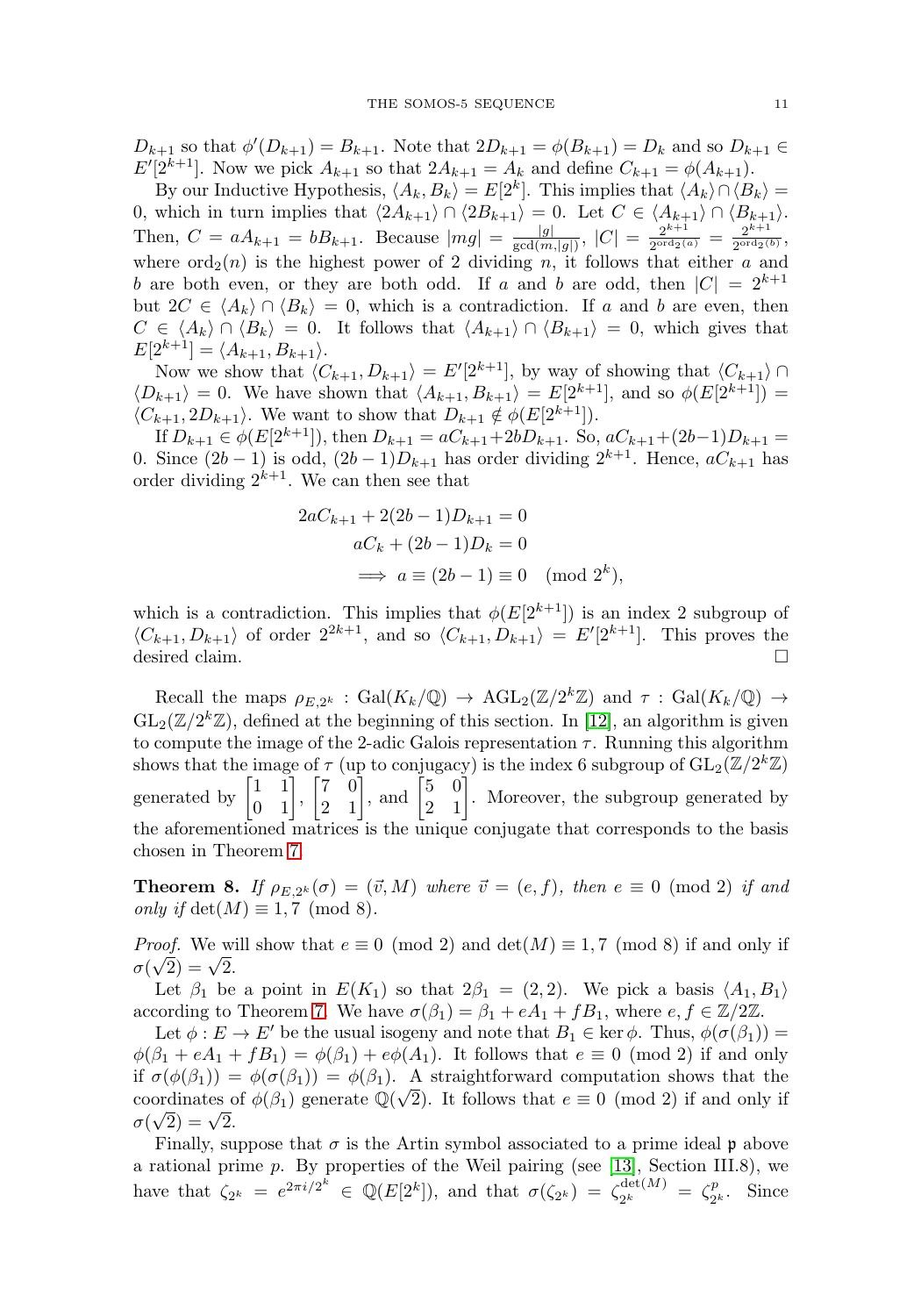$\sqrt{2} = \zeta_8 + \zeta_8^{-1}$ , it follows easily that  $\sigma(\sqrt{2}) = \sqrt{2} \iff p \equiv 1, 7 \pmod{8}$  and hence  $\sigma(\sqrt{2}) = \sqrt{2}$  if and only if  $\det(M) \equiv 1, 7 \pmod{8}$ .  $\sigma(\sqrt{2}) = \sqrt{2}$  if and only if  $\det(M) \equiv 1,7 \pmod{8}$ .

For  $k \geq 3$ , define  $I_k$  to be the subgroup of  $\text{AGL}_2(\mathbb{Z}/2^k\mathbb{Z})$  whose elements are ordered pairs  $\{(\vec{v},M)\}\$  where  $\vec{v} = [e \quad f]$ , the reduction of M mod 8 is in the group generated by  $\begin{bmatrix} 1 & 1 \\ 0 & 1 \end{bmatrix}$ ,  $\begin{bmatrix} 7 & 0 \\ 2 & 1 \end{bmatrix}$ , and  $\begin{bmatrix} 5 & 0 \\ 2 & 1 \end{bmatrix}$ , and  $e \equiv 0 \pmod{2}$  if and only if  $\det(M) \equiv 1$  or 7 (mod [8](#page-6-0)). By Theorem 8 and the discussion preceeding it, we know that the image of  $\rho_{E,2^k} : \text{Gal}(K_k/\mathbb{Q}) \to \text{AGL}_2(\mathbb{Z}/2^k\mathbb{Z})$  is contained in  $I_k$ .

We now aim to show that the image of  $\rho_{E,2^k} : \text{Gal}(K_k/\mathbb{Q}) \to \text{AGL}_2(\mathbb{Z}/2^k\mathbb{Z})$  is  $I_k$  for  $k \geq 3$ . By [\[13\]](#page-15-1) (page 105), if we have an elliptic curve  $E: y^2 = x^3 + Ax + B$ , the division polynomial  $\psi_m \in \mathbb{Z}[A, B, x, y]$  is determined recursively by:

$$
\psi_1 = 1, \psi_2 = 2y, \psi_3 = 3x^4 + 6Ax^2 + 12Bx - A^2,
$$
  
\n
$$
\psi_4 = 4y(x^6 + 5Ax^4 + 20Bx^3 - 5A^2x^2 - 4ABx - 8B^2 - A^3),
$$
  
\n
$$
\psi_{2m+1} = \psi_{m+2}\psi_m^3 - \psi_{m-1}\psi_{m+1}^3, \quad 2y\psi_{2m} = \psi_m(\psi_{m+2}\psi_{m-1}^2 - \psi_{m-2}\psi_{m+1}^2).
$$

We then define  $\phi_m$  and  $\omega_m$  as follows:

$$
\phi_m = x\psi_m^2 - \psi_{m+1}\psi_{m-1},
$$
  
\n
$$
4y\omega_m = \psi_{m+2}\psi_{m-1}^2 - \psi_{m-2}\psi_{m+1}^2.
$$

If  $\Delta = -16(4A^3 + 27B^2) \neq 0$ , then  $\phi_m(x)$  and  $\psi_m(x)^2$  are relatively prime. This also implies that, for  $P = (x_0, y_0) \in E$ ,

$$
[m]P = \left(\frac{\phi_m(P)}{\psi_m(P)^2}, \frac{\omega_m(P)}{\psi_m(P)^3}\right).
$$

<span id="page-7-1"></span>**Lemma 9.** The map  $\rho_{E,8}$ : Gal $(K_3, \mathbb{Q}) \to \text{AGL}_2(\mathbb{Z}/8\mathbb{Z})$  has image  $I_3$ .

*Proof.* The curve E is isomorphic to  $E_2$ :  $y^2 = x^3 - 3267x + 45630$ . The isomorphism that takes E to  $E_2$  takes  $P = (2, 2)$  on E to  $P_2 = (87, 648)$  on  $E_2$ .

We use division polynomials to construct a polynomial  $f(x)$  whose roots are the x-coordinates of points  $\beta_3$  on  $E_2$  so that  $8\beta_3 = P_2$ . By the above formulas,  $8P_2 = \left(\frac{\phi_8(P_2)}{\psi_8(P_2)^2}, \frac{\omega_8(P_2)}{\psi_8(P_2)^3}\right)$ . Since  $P_2 = (87, 648)$ ,

$$
f(x) = \phi_8(P_2) - 87\psi_8(P_2)^2 = 0
$$

will yield the equation with roots that satisfy our requirement. This is a degree 64 polynomial. By using Magma to compute the Galois group of  $f(x)$ , we find the order to be 8192. A simple calculation shows that  $I_3$  has order 8192 and since  $f(x)$ splits in  $K_3/\mathbb{Q}$ , we have that  $Gal(K_3/\mathbb{Q}) \cong I_3$ .  $\Box$ 

To show that the image of  $\rho_{E,2^k}$  is  $I_k$ , we will consider the Frattini subgroup of  $I_k$ . This is the intersection of all maximal subgroups of  $I_k$ . Since  $I_k$  is a 2-group, every maximal subgroup is normal and has index 2. It follows from this that if  $g \in I_k$ , then  $g^2 \in \Phi(I_k)$ .

<span id="page-7-0"></span>**Lemma 10.** For  $3 \leq k$ ,  $\Phi(I_k)$  contains all pairs  $(\vec{v}, M)$  such that  $\vec{v} \equiv \vec{0} \pmod{4}$ and  $M \equiv I \pmod{8}$ .

*Proof.* We begin by observing that for  $r = k$ ,  $(0, I) \in \Phi(I_k)$ . We prove the result by backwards induction on r.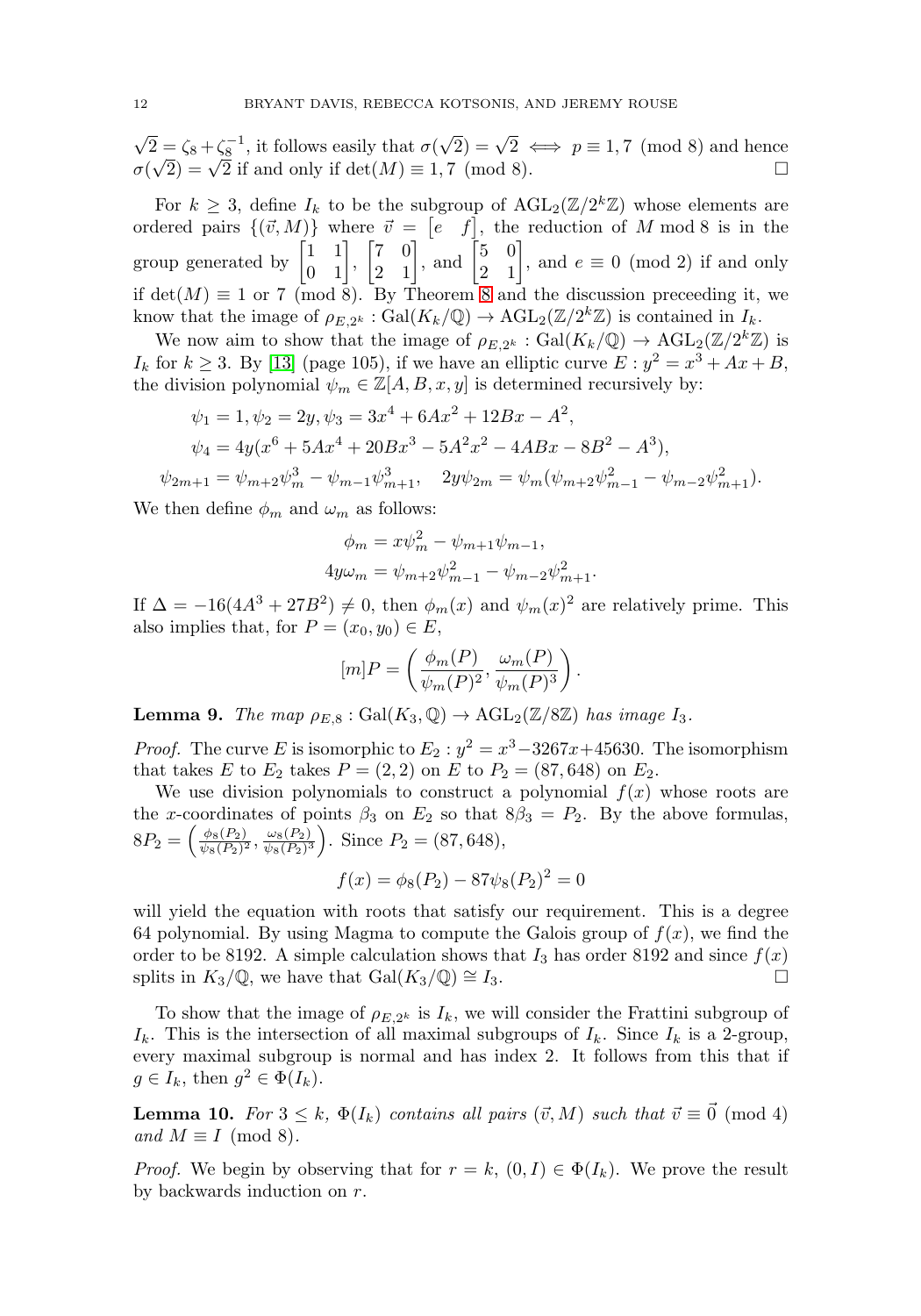Inductive Hypothesis:  $\Phi(I_k)$  contains all pairs  $(0, M), M \equiv I \pmod{2^r}$ . Write  $g = I + 2^{r-2}N$  for some  $N \in M_2(\mathbb{Z}/4\mathbb{Z})$ , and let  $h = I + 2^{r-1}N$ . If  $r \geq 5$ , then a straightforward calculation shows that  $(0, g) \in I_k$ . So,  $(0, g)^2 = (0, g^2) \in \Phi(I_k)$ . Therefore, for  $r > 3$ ,

$$
g^2 = I + 2^{r-1}N + 2^{2r-4}N^2 \equiv h \pmod{2^{2r-4}}.
$$

By the induction hypothesis,  $(0, g^2h^{-1}) \in \Phi(I_k)$ , and so  $(0, h) \in \Phi(I_k)$ .

So, for  $k \ge r \ge 4$ , all pairs  $(0, M), M \equiv I \pmod{2^r} \in \Phi(I_k)$ . We will now construct  $I_4$ , compute  $\Phi(I_4)$ , and show that  $\Phi(I_4) \supseteq \{(\vec{v}, M) : \vec{v} \equiv 0 \pmod{8}, M \equiv 0\}$ I (mod 8)}. A computation with Magma shows that

$$
I_4 = \left\langle \begin{bmatrix} 1 & 1 & 0 \\ 0 & 1 & 0 \\ 0 & 0 & 1 \end{bmatrix}, \begin{bmatrix} 7 & 0 & 0 \\ 2 & 1 & 0 \\ 0 & 0 & 1 \end{bmatrix}, \begin{bmatrix} 5 & 0 & 0 \\ 2 & 1 & 0 \\ 1 & 0 & 1 \end{bmatrix} \right\rangle.
$$

We then construct  $\Phi(I_4)$  and then  $\phi : \Phi(I_4) \to GL_3(\mathbb{Z}/8\mathbb{Z})$  obtained by reducing the entries modulo 8. We check that ker  $\phi$  has order 64 and this proves the desired claim about  $\Phi(I_4)$ .

Now, observe that if  $\vec{v}_1 = (2x, 2y)$ , then  $(\vec{v}_1, I) \in I_k$  and so  $(2\vec{v}_1, I) = (\vec{v}_1, I)^2 \in$  $\Phi(I_k)$ , and so  $\Phi(I_k)$  contains all pairs  $(\vec{v}, I)$  with  $\vec{v} \equiv \vec{0} \pmod{4}$ . Finally, for any matrix  $M \equiv I \pmod{8}$ , we have

$$
(\vec{v}_1, I) * (0, M) = (\vec{v}_1, M) \in \Phi(I_k)
$$

and this proves the desired claim.

Finally, we determine the image.

**Theorem 11.** The map  $\rho_{E,2^k}$ : Gal $(K_k/\mathbb{Q}) \to \text{AGL}_2(\mathbb{Z}/2^k\mathbb{Z})$  has image  $I_k$  for all  $k \geq 3$ .

*Proof.* If not, the image of  $\rho_{E,2^k}$  is contained in a maximal subgroup M of  $I_k$ . Lemma [10](#page-7-0) implies that M contains the kernel of the map from  $I_k \to I_3$ , and so the image of  $\rho_{E,8}$  must lie in a maximal subgroup of  $I_3$ . This contradicts Lemma [9,](#page-7-1) and shows the image is  $I_k$ .  $\Box$ 

Now, we indicate the relationship between  $\rho_{E,2^k}$  and  $\rho_{E',2^k}$ . Let  $\sigma \in \text{Gal}(K_k/\mathbb{Q})$ . If  $\beta_k$  is chosen so  $2^k \beta_k = P$ , then

$$
\sigma(A_k) = aA_k + bB_k,
$$
  
\n
$$
\sigma(B_k) = cA_k + dB_k,
$$
  
\n
$$
\sigma(\beta_k) = \beta_k + eA_k + fB_k.
$$

Applying  $\phi$  to these equations, we have

$$
\begin{aligned}\n\phi(\sigma(A_k)) &= aC_k + 2bD_k = \sigma(\phi(A_k)) = \sigma(C_k), \\
\phi(\sigma(B_k)) &= cC_k + 2dD_k = \sigma(\phi(B_k)) = \sigma(2D_k), \\
\phi(\sigma(\beta_k)) &= \phi(\beta_k) + eC_k + 2fD_k = \sigma(\phi(\beta_k)) = \sigma(\beta'_k),\n\end{aligned}
$$

where  $2^k \beta'_k = R$  on E'. Using the relations from Theorem [7,](#page-5-0) we have that  $2D_k =$  $D_{k-1}$  and  $2C_k = C_{k-1}$ . This gives

$$
\sigma(C_{k-1}) = aC_{k-1} + 2bD_{k-1},
$$
  

$$
\sigma(D_{k-1}) = \frac{c}{2}C_{k-1} + dD_{k-1}.
$$

 $\Box$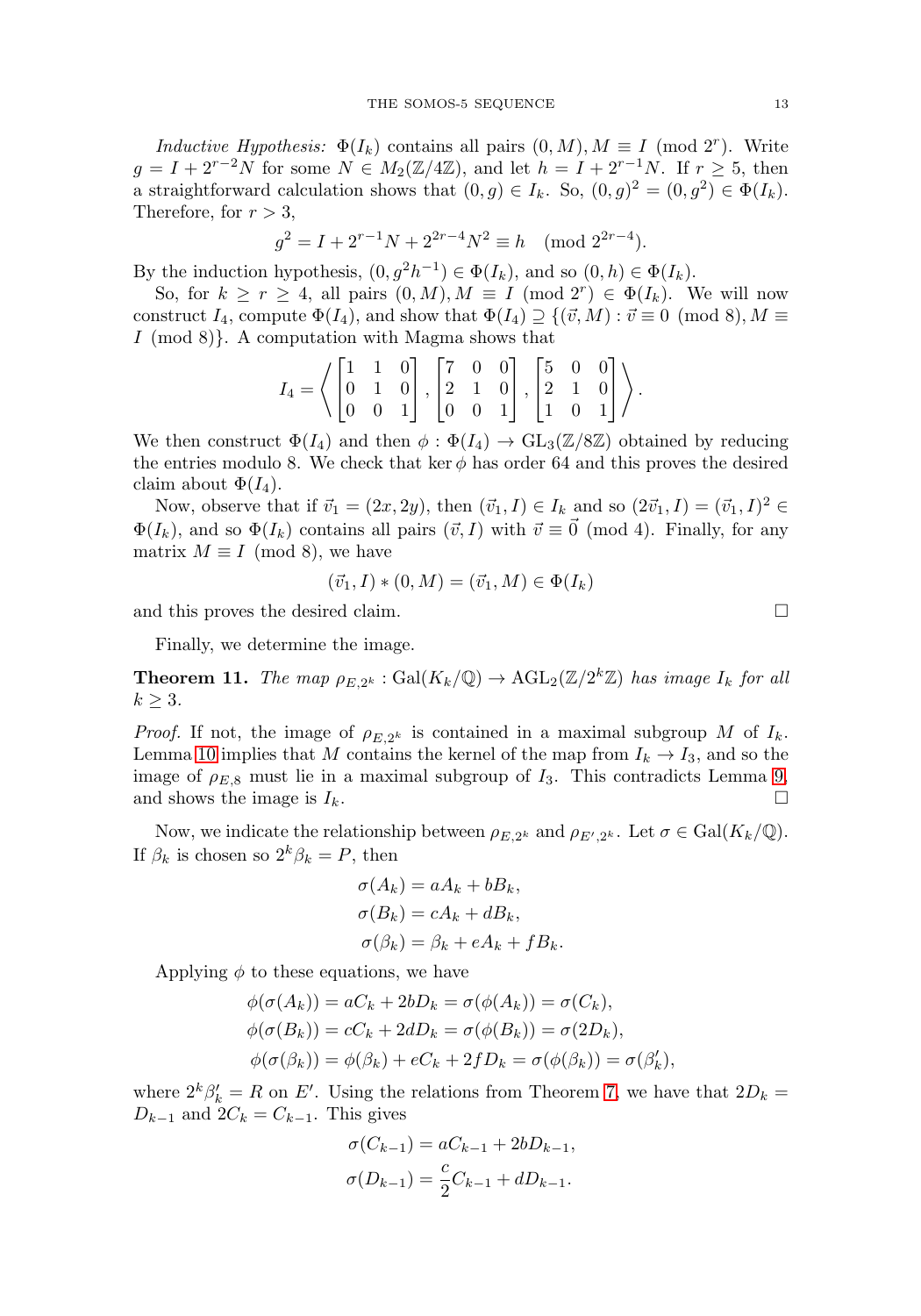Thus,  $\rho_{E',2^{k-1}}(\sigma) = (\vec{v}',M') \in \text{AGL}_2(\mathbb{Z}/2^{k-1}\mathbb{Z}),$  where  $\vec{v}' = [e \quad 2f]$  and  $M' =$  $\begin{bmatrix} a & 2b \\ c & d \end{bmatrix}$ .  $rac{c}{2}$  d

Let  $(v, M)$  be a vector-matrix pair in  $I_k$ . Suppose that o is the smallest nonnegative integer so that  $2^o\vec{v}$  is in the image of  $(I - M)$ . Thus there are integers  $c_1$ and  $c_2$  (not necessarily unique) so that  $2^{\circ} \vec{v} = c_1 \vec{x}_1 + c_2 \vec{x}_2$ , where  $\vec{x}_1$  and  $\vec{x}_2$  are the first and second rows of  $I - M$ .

**Lemma 12.** Assume that  $\det(M - I) \neq 0 \pmod{2^k}$ . If  $c_1 \vec{x}_1 + c_2 \vec{x}_2 = d_1 \vec{x}_1 + d_2 \vec{x}_2$ , then  $c_1 \equiv d_1 \pmod{2}$  and  $c_2 \equiv d_2 \pmod{2}$ .

*Proof.* The assumption on  $\det(M - I)$  implies that  $\ker(M - I)$  has order dividing  $2^{k-1}$ . However, if  $c_1\vec{x}_1 + c_2\vec{x}_2 = d_1\vec{x}_1 + d_2\vec{x}_2$ , then  $[c_1 - d_1 \quad c_2 - d_2]$  is an element of ker( $M-I$ ). If  $c_1 \not\equiv d_1 \pmod{2}$  or  $c_2 \not\equiv d_2 \pmod{2}$ , then this element has order  $2<sup>k</sup>$ , which is a contradiction.  $\Box$ 

The above lemma makes it so we can speak of  $c_1$  mod 2 and  $c_2$  mod 2 unambigously. We now have the following result.

**Theorem 13.** Assume the notation above. Let  $o'$  be the smallest positive integer so that  $2^{o'}v'$  is in the image of  $I - M'$ . If  $\det(M - I) \not\equiv 0 \pmod{2^{k-1}}$ , then  $o \neq o'$ if and only if  $c_1$  is even.

*Proof.* Let  $\vec{y}_1$  and  $\vec{y}_2$  be the first two rows of  $I - M'$ . A straightforward calculation shows that if  $2^{\circ} \vec{v} = c_1 \vec{x}_1 + c_2 \vec{x}_2$ , then  $2^{\circ} \vec{v}' = c_1 \vec{y}_1 + 2c_2 \vec{y}_2$ . If  $c_1$  is even, then it follows that  $2^{o-1}\vec{v}' = (c_1/2)\vec{y}_1 + c_2\vec{y}_2$  and so  $o \neq o'$ .

Conversely, if  $o \neq o'$ , then  $o' \leq o-1$  and so  $2^{o-1} \vec{v}' = d_1 \vec{y}_1 + d_2 \vec{y}_2$ . We have then that

$$
2^o \vec{v} \equiv 2d_1 \vec{x}_1 + d_2 \vec{x}_2 \pmod{2^{k-1}}.
$$

So if  $\vec{x} = [2d_1 \quad d_2]$  we have  $\vec{x}(I - M) \equiv 2^o \vec{v} \pmod{2^{k-1}}$ . If there is a vector  $\vec{x}'$  with  $\vec{x} \not\equiv \vec{x}' \pmod{2}$  so that  $\vec{x}'(I-M) \equiv 2^o \vec{v} \pmod{2^{k-1}}$ , then  $\vec{x} - \vec{x}'$  is in the kernel of  $I - M \pmod{2^{k-1}}$ . However, the order of  $\vec{x} - \vec{x}'$  is  $2^{k-1}$  and this contradicts the condition on the determinant. This proves the desired result.  $\Box$ 

# 5. Proof of Theorem [1](#page-1-0)

Theorem [4](#page-4-0) states that a prime p divides a term in the Somos-5 sequence if and only if the order of  $P = (2, 2) \in E(\mathbb{F}_p)$  is different from the order of  $R = (1, 4) \in$  $E'(\mathbb{F}_p)$ . Recall that o, the power of two dividing the order of P, is the smallest positive integer such that  $2^{\circ} \vec{v} \in \text{im}(I - M)$ , and  $o'$  is the power of two dividing the order of R.

For the remainder of the argument, we will consider elements of  $I_k$  as  $3 \times 3$ matrices  $\lceil$  $\overline{a}$  $a \quad b \quad 0$  $c \quad d \quad 0$ e f 1 ⎤ and consider M as the  $3 \times 3$  matrix  $\lceil$  $\overline{a}$  $a \quad b \quad 0$  $c$  d  $0$  $0\quad 0\quad 0$ ⎤ | We let  $I - M =$  $\lceil$  $\overline{a}$  $\alpha$   $\beta$  0  $\gamma$  δ 0 e f 0 ⎤ and define  $A = \gamma f - \delta e$ ,  $B = \alpha f - \beta e$ , and  $C = \alpha \delta - \beta \gamma$ .

We define  $M_3^0(\mathbb{Z}/2^k\mathbb{Z})$  to be the set of  $3 \times 3$  matrices with entries in  $\mathbb{Z}/2^k\mathbb{Z}$  whose third column is zero. We will use  $\text{ord}_2(r)$  to denote the highest power of 2 dividing r for  $r \in \mathbb{Z}/2^k\mathbb{Z}$ . If  $r = 0 \in \mathbb{Z}/2^k\mathbb{Z}$ , we will interpret  $\text{ord}_2(r)$  to have an undefined value, but we will declare the inequality  $\text{ord}_2(r) \geq k$  to be true.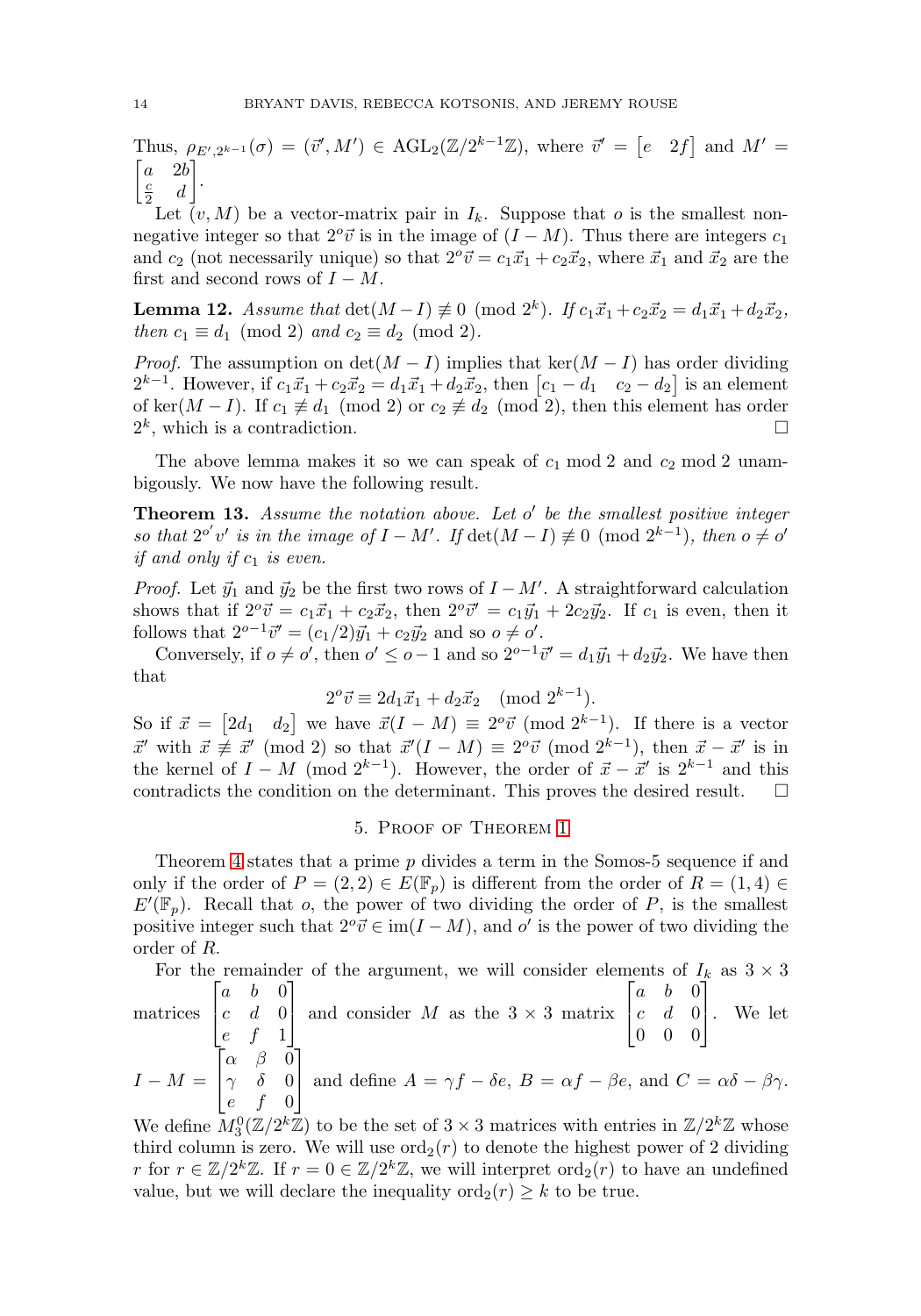Suppose that  $\det(I-M) \neq 0 \pmod{2^{k-1}}$ . We have  $2^{\circ} \vec{v} \in \text{im}(I-M)$  if and only if  $c_1\vec{x}_1 + c_2\vec{x}_2 = 2^o\vec{v}$ , where  $M = \begin{bmatrix} a & b \\ c & d \end{bmatrix}$ ,  $\vec{x}_1 = \begin{bmatrix} 1-a & -b \end{bmatrix}$ , and  $\vec{x}_2 = \begin{bmatrix} -c & 1-d \end{bmatrix}$ . We know that  $o \neq o'$  if and only if  $c_1$  is even. Solving the equation  $c_1\vec{x}_1+c_2\vec{x}_2=2^o\vec{v}$ using Cramer's rule gives that  $c_1C = -2^oA$  and  $c_2C = 2^oB$ . Assuming that  $c_1$  is even and  $o > 0$  implies that  $c_2$  must be odd. (If  $c_1$  and  $c_2$  are both even, then  $2^{o-1}$  $\vec{v} = (c_1/2)\vec{x}_1 + (c_2/2)\vec{x}_2$ , which contradicts the definition of o.) The fact that  $c_2$  is odd, together with  $c_2C = 2^oB$  implies that  $\text{ord}_2(B) < \text{ord}_2(C)$ . Moreover, since the power of 2 dividing  $c_1C$  must be higher than that of  $c_2C$  it follows that  $\text{ord}_2(B) < \text{ord}_2(A)$ . Conversely, if  $\text{ord}_2(B) < \text{ord}_2(A)$  and  $\text{ord}_2(B) < \text{ord}_2(C)$ , then  $o > 0$  and  $c_1$  is even. Therefore, our goal is the counting of elements of  $I_k$ with  $\text{ord}_2(A) > \text{ord}_2(B)$  and  $\text{ord}_2(C) > \text{ord}_2(B)$ . For an  $M_0 \in M_3^0(\mathbb{Z}/2^r\mathbb{Z})$ , define

$$
\eta(M_0, r, k) = #\{M \in M_3^0(\mathbb{Z}/2^k\mathbb{Z}) : M \equiv M_0 \pmod{2^r}, \text{ord}_2(A), \text{ord}_2(C) > \text{ord}_2(B)\},\
$$

$$
\mu(M_0, r) = \lim_{k \to \infty} \frac{\eta(M_0, r, k)}{|I_3| \cdot 64^{k-3}}.
$$

Roughly speaking,  $\mu(M_0, r)$  is the fraction of matrices  $M \equiv M_0 \pmod{2^r}$  in  $I_k$ with the property that  $\rho_{E,2^k}(\sigma_p) = M$  implies that p divides a term of the Somos-5 sequence.

<span id="page-10-1"></span>**Theorem 14.** We have

$$
\lim_{x \to \infty} \frac{\pi'(x)}{\pi(x)} = \sum_{M \in I_3} \mu(I - M, 3).
$$

Before we start the proof, we need some lemmas. The first is straightforward, and we omit its proof.

<span id="page-10-0"></span>**Lemma 15.** If  $a \in \mathbb{Z}/2^k\mathbb{Z}$ , then the number of pairs  $(x, y) \in (\mathbb{Z}/2^k\mathbb{Z})^2$  with  $xy \equiv a$ (mod  $2^k$ ) is  $(\text{ord}_2(a) + 1)2^{k-1}$ , where if  $a \equiv 0 \pmod{2^k}$ , we take  $\text{ord}_2(a) = k+1$ .

<span id="page-10-2"></span>**Lemma 16.** The number of matrices  $M \in M_2(\mathbb{Z}/2^k\mathbb{Z})$  with  $\det(M) \equiv 0 \pmod{2^k}$ is  $3 \cdot 2^{3k-1} - 2^{2k-1}$ .

*Proof.* We count quadruples  $(a, b, c, d)$  with  $ad \equiv bc \pmod{2^k}$ . By Lemma [15,](#page-10-0) this number is equal to

$$
\sum_{\alpha \in \mathbb{Z}/2^k \mathbb{Z}} \left( (\text{ord}_2(\alpha) + 1) 2^{k-1} \right)^2,
$$

which can easily be shown to equal  $3 \cdot 2^{3k-1} - 2^{2k-1}$ .  $\Box$ 

*Proof of Theorem* [14](#page-10-1). For  $k \geq 1$ , let  $G = \text{Gal}(K_k/\mathbb{Q})$  and  $\sigma \in G$  have the property that  $\sigma = \left[\frac{K_k/\mathbb{Q}}{\mathfrak{p}}\right]$  for some prime ideal  $\mathfrak{p} \subseteq O_{K_k}$  with  $\mathfrak{p} \cap \mathbb{Z} = (p)$ . Assume that p is unramified in  $K_k/\mathbb{Q}$  and  $E/\mathbb{F}_p$  has good reduction at p. Let M be the  $3\times 3$  matrix corresponding to  $\rho_{E,2^k}(\sigma)$ , and A, B and C be the corresponding minors of  $I - M$ . Then one of three alternatives occurs:

(a)  $B \not\equiv 0 \pmod{2^k}$ , and a higher power of 2 divides both A and C.

In this situation (the good case), previous results ensure that the order of P in  $E(\mathbb{F}_p)$  is twice the order of R in  $E'(\mathbb{F}_p)$ , and hence p divides some term in the Somos-5 sequence.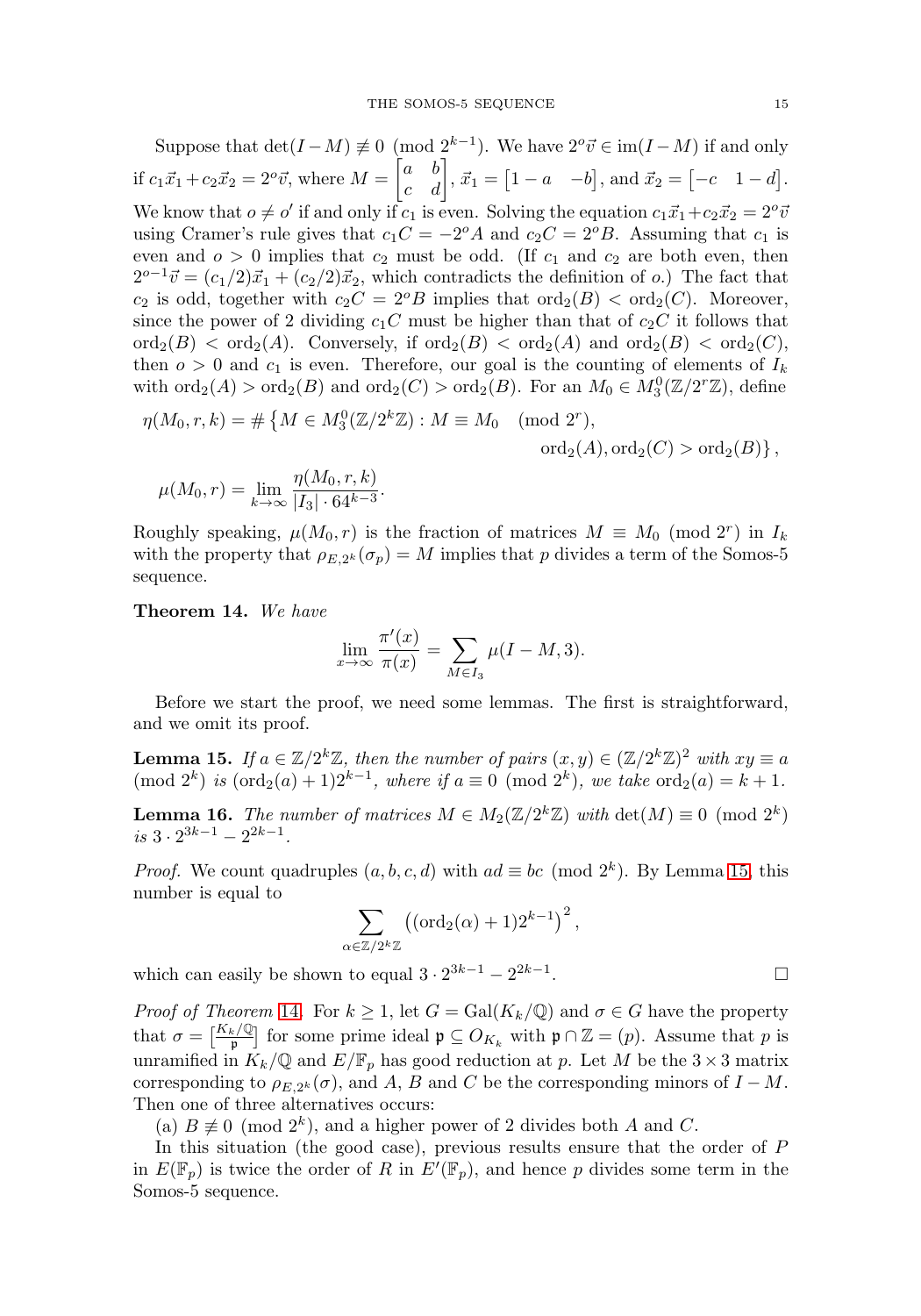(b) One of A or C is not congruent to 0 mod  $2^k$  and the power of 2 dividing B is equal to or higher than for A or C.

In this situation (the bad case), previous results ensure that the order of  $P$  in  $E(\mathbb{F}_p)$  is equal to the order of R in  $E'(\mathbb{F}_p)$  and p does not divide any term in the Somos-5 sequence.

(c)  $A \equiv B \equiv C \equiv 0 \pmod{2^k}$ .

In this situation (the inconclusive case), we do not have enough information to determine if p divides a term in the Somos-5 sequence or not.

Fix  $\epsilon > 0$  and choose a k large enough so that both of the following conditions are satisfied:

(i)  $\left| \sum_{M \in I_3} \frac{\eta(I - M, 3, k)}{|I_3| 64^{k-3}} - \sum_{M \in I_3} \mu(I - M, 3) \right| < \epsilon/3$ , and

(ii) the fraction of elements M in  $I_k$  with  $C \equiv \det(I - M) \equiv 0 \pmod{2^{k-1}}$ is less than  $\epsilon/3$ . (A matrix  $M \in M_2(\mathbb{Z}/2^k\mathbb{Z})$  has determinant  $\equiv 0 \pmod{2^{k-1}}$  if and only if its reduction modulo  $2^{k-1}$  has determinant  $\equiv 0 \pmod{2^{k-1}}$ . Thus, by Lemma [16,](#page-10-2) there are  $16 \cdot (3 \cdot 2^{3(k-1)-1} - 2^{2(k-1)-1})$  such matrices. Thus, the fraction of such M is  $3 \cdot 2^{-3k+5} - 2^{-4k+6} \to 0$  as  $k \to \infty$ .)

Let  $C \subseteq I_k$  be the collection of "good" elements of  $I_k$  and let C' be the collection of "good or inconclusive" elements.

By the statements above, we have that

$$
\sum_{M\in I_3}\mu(I-M,3)-2\epsilon/3<\frac{|\mathcal{C}|}{|I_k|}
$$

and

$$
\frac{|\mathcal{C}'|}{|I_k|} < \sum_{M \in I_3} \mu(I - M, 3) + \epsilon/3.
$$

By the Chebotarev density theorem, we have

$$
\lim_{x \to \infty} \frac{\#\{p \text{ prime} : p \le x \text{ is unramified in } K_k \text{ and } \left[\frac{K_k/\mathbb{Q}}{p}\right] \subseteq \mathcal{C}\}}{\pi(x)} = \frac{|\mathcal{C}|}{|I_k|},
$$

and the same with  $\mathcal{C}'$ .

Let r be the number of primes that either ramify in  $K_k/\mathbb{Q}$  or for which  $E/\mathbb{Q}$  has bad reduction. Then there is a constant N so that if  $x > N$ , then

$$
\sum_{M \in I_3} \mu(I - M, 3) - \epsilon + \frac{r}{\pi(x)}
$$
\n
$$
< \frac{\#\{p \text{ prime} : p \le x \text{ is unramified in } K_k \text{ and } \left[\frac{K_k/\mathbb{Q}}{p}\right] \subseteq C\}}{\pi(x)},
$$

and

$$
\frac{\#\{p \text{ prime}: p \le x \text{ is unramified in } K_k \text{ and } \left[\frac{K_k/\mathbb{Q}}{p}\right] \subseteq \mathcal{C}'\}}{\pi(x)} < \sum_{M \in I_3} \mu(I - M, 3) + \epsilon - \frac{r}{\pi(x)}.
$$

It follows from these inequalities that for  $x > N$ , then

$$
-\epsilon < \frac{\pi'(x)}{\pi(x)} - \sum_{M \in I_3} \mu(I - M, 3) < \epsilon.
$$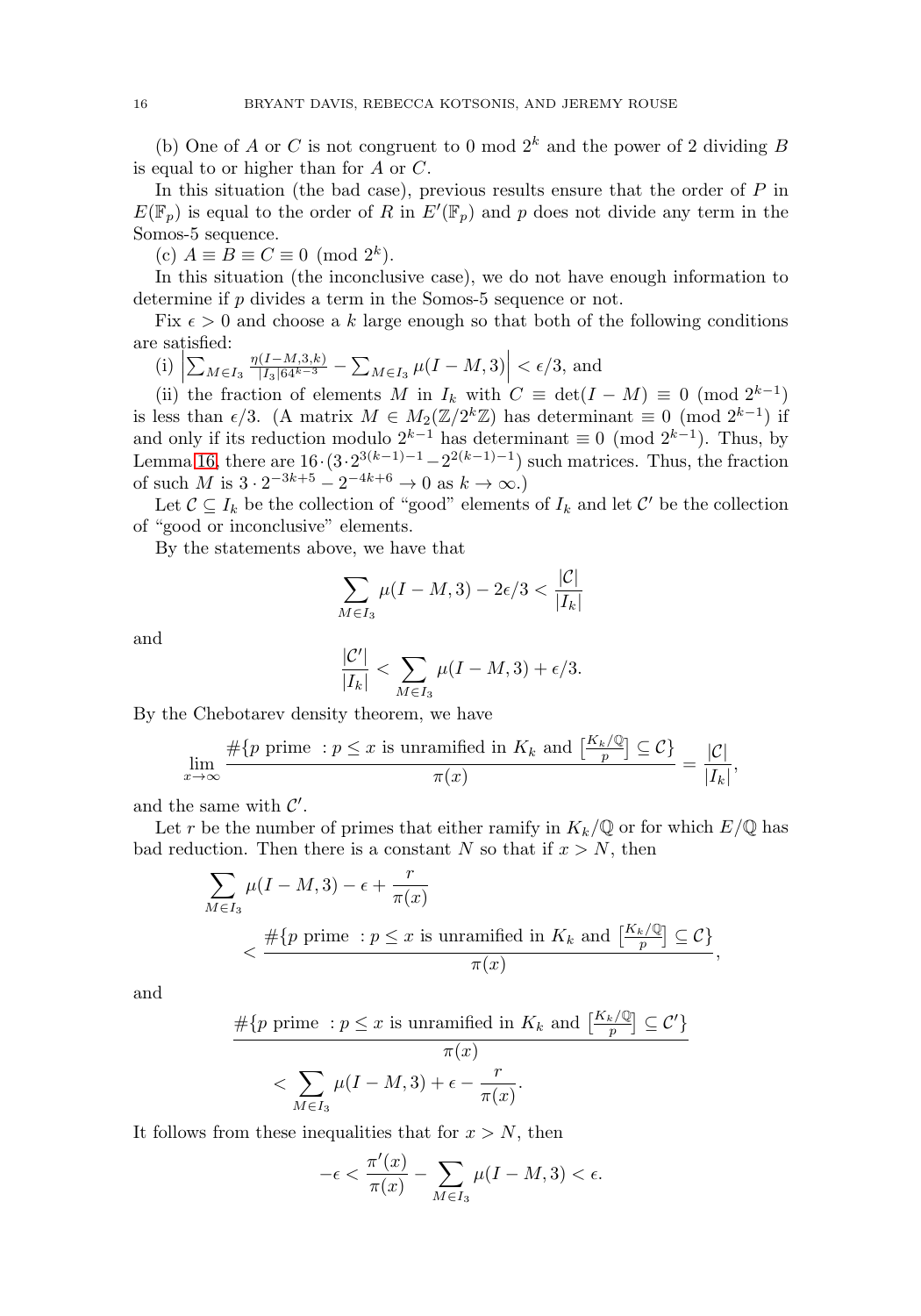This proves that

$$
\lim_{x \to \infty} \frac{\pi'(x)}{\pi(x)} = \sum_{M \in I_3} \mu(I - M, 3).
$$

Our goal is now to compute  $\sum_{M\in I_3}\mu(I-M,3)$ . To do this, we will develop rules to compute  $\mu(M,r)$  for any matrix  $M \in M_3(\mathbb{Z}/2r\mathbb{Z})$  whose third column is zero. Observe that  $\mu(M_0, r) \leq \frac{\#\{M \in M_3^0(\mathbb{Z}/2^r\mathbb{Z}): M \equiv M_0 \pmod{2^r}\}}{|I_3| \cdot 64^{r-3}} = \frac{1}{2 \cdot 64^{r-1}}$ .

Also, if all the entires in M are even, then  $\mu(M,r) = \frac{1}{64}\mu(\frac{M}{2}, r - 1)$ . This allows us to reduce to matrices where at least one entry is odd. If  $\overline{M} \in M_3^0(\mathbb{Z}/2\mathbb{Z})$  is the zero matrix, we have

$$
\begin{split} \mu(M,1) &= \frac{1}{64} \mu(M/2,0) \\ &= \frac{1}{64} \sum_{N \in M_3^0(\mathbb{Z}/2\mathbb{Z})} \mu(N,1) = \frac{1}{64} \mu(M,1) + \frac{1}{64} \sum_{\substack{N \in M_3^0(\mathbb{Z}/2\mathbb{Z}) \\ N \neq M}} \mu(N,1). \end{split}
$$

It follows that  $\mu(M, 1) = \frac{1}{63} \sum_{\substack{N \in M_3^0(\mathbb{Z}/2\mathbb{Z}) \\ N \neq M}}$  $\mu(N,1).$ 

In order to determine  $\mu(M_0, r)$ , it is necessary to consider a matrix

$$
M\in M_3(\mathbb{Z}/2^k\mathbb{Z})
$$

and examine the behavior of matrices  $M' \in M_3(\mathbb{Z}/2^{k+1}\mathbb{Z})$  with  $M' \equiv M \pmod{2^k}$ . We refer to these as 'lifts' of  $M$ . We define  $A$ ,  $B$  and  $C$  to be functions defined on a matrix  $M =$  $\lceil$  $\overline{a}$  $\alpha$   $\beta$  0  $\gamma$  δ 0  $e \quad f \quad 0$ ⎤ , given by  $A = \gamma f - \delta e$ ,  $B = \alpha f - \beta e$  and  $C = \alpha \delta - \beta \gamma$ .

<span id="page-12-0"></span>**Theorem 17.** Let  $k \geq 1$  and  $M =$  $\begin{bmatrix} \phantom{-} \\ \phantom{-} \end{bmatrix}$  $\overline{a}$  $\alpha$   $\beta$   $0$  $\gamma$  δ 0  $e$  f 0 ⎤  $\Big\vert \in M_3^0(\mathbb{Z}/2^k\mathbb{Z})$  and suppose  $A \equiv$ 

- $B \equiv C \equiv 0 \pmod{2^k}$ .
	- (1) If  $\gamma$  or  $\delta$  is odd, then  $\mu(M, k)=0$ .
	- (2) If  $\gamma$  and  $\delta$  are both even, but one of  $\alpha$ ,  $\beta$ , e or f is odd, then  $\mu(M, k) = \frac{1}{6 \cdot 64^{k-1}}$ .

*Proof.* Consider M' to be a lift of M mod  $2^{k+1}$  and write

$$
M' = \begin{bmatrix} \alpha' & \beta' & 0 \\ \gamma' & \delta' & 0 \\ e' & f' & 0 \end{bmatrix}.
$$

Assume that  $\gamma$  is odd and  $A' = \gamma' f' - \delta' e' \equiv 0 \pmod{2^{k+1}}$  and  $C' = \alpha' \delta' - \beta' \gamma' \equiv 0$ (mod  $2^{k+1}$ ). From this, we get that  $f' \equiv \frac{e'\delta'}{\gamma'} \pmod{2^k}$  and  $\beta' \equiv \frac{\alpha'\delta'}{\gamma'} \pmod{2^k}$ . We then find that  $B \equiv \alpha' f' - \beta' e' \equiv \alpha' \left( \frac{e' \delta'}{\gamma'} \right) - \left( \frac{\alpha' \delta'}{\gamma'} \right) e' \equiv 0 \pmod{2^k}$ . It follows that none of the lifts of M have  $\text{ord}_2(B) < \min{\{\text{ord}_2(A), \text{ord}_2(C)\}}$  and so  $\mu(M, k) = 0$ . A similar argument applies in the case that  $\delta$  is odd.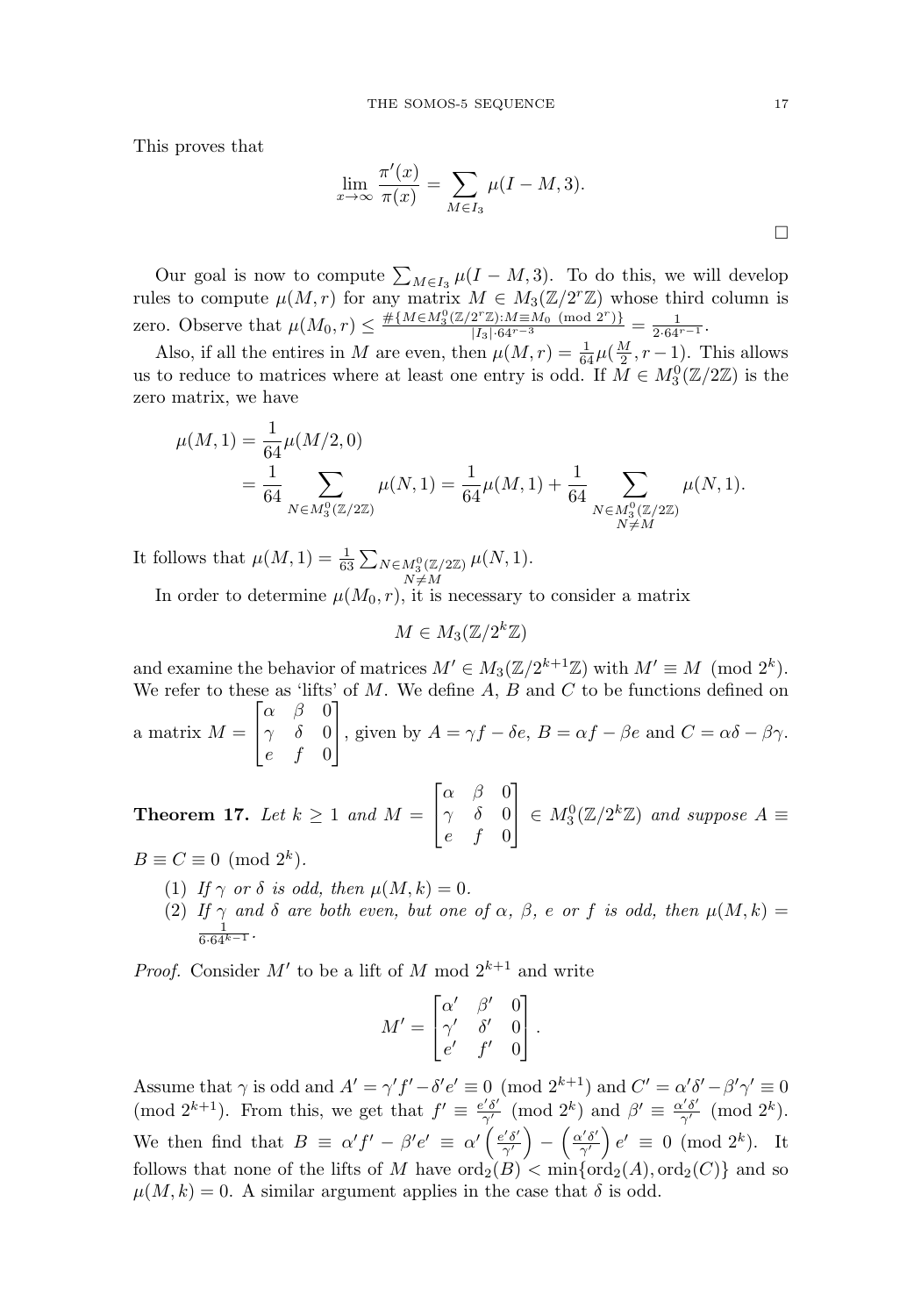Suppose now that  $\gamma$  and  $\delta$  are both even. In this case, write

$$
M' = \begin{bmatrix} \alpha + \alpha_1 2^k & \beta + \beta_1 2^k & 0 \\ \gamma + \gamma_1 2^k & \delta + \delta_1 2^k & 0 \\ e + e_1 2^k & f + f_1 2^k & 0 \end{bmatrix},
$$

where  $\alpha_1, \beta_1, \gamma_1, \delta_1, e_1, f_1 \in \mathbb{F}_2$ . If A', B' and C' are the values of A, B, and C associated to  $M'$ , then

$$
A' \equiv A + 2^k(\gamma_1 f - \delta_1 e) \pmod{2^{k+1}}
$$
  

$$
B' \equiv B + 2^k(\alpha_1 f + \alpha f_1 - \beta_1 e - \beta e_1) \pmod{2^{k+1}}
$$
  

$$
C' \equiv C + 2^k(\alpha \delta_1 - \beta \gamma_1) \pmod{2^{k+1}}.
$$

Suppose that e or f is odd. Then the map  $\mathbb{F}_2^6 \to \mathbb{F}_2^2$  given by  $(\alpha_1, \beta_1, \gamma_1, \delta_1, e_1, f_1)$  $\mapsto (\gamma_1 f - \delta_1 e, \alpha_1 f + \alpha f_1 - \beta_1 e - \beta e_1)$  is surjective. It follows that of the 64 lifts of M, one quarter have  $(A' \bmod 2^{k+1}, B' \bmod 2^{k+1})$  equal to each of  $(2^k, 2^k)$ ,  $(0, 2^k)$ ,  $(2^k, 0)$  and  $(0, 0)$ . Moreover, if  $A' \equiv 0 \pmod{2^{k+1}}$ , then we must have  $C' \equiv 0 \pmod{2^{k+1}}$ . This is because if  $e'$  is odd, then  $\delta' \equiv \frac{\gamma' f'}{e'} \pmod{2^{k+1}}$ , and  $\beta' \equiv \frac{\alpha' f' - B'}{e'} \pmod{2^{k+1}}$ . Plugging these into  $C' = \alpha' \delta' - \beta' \gamma'$  gives  $C' \equiv$  $\frac{B'\gamma'}{e'}$  (mod  $2^{k+1}$ ). Since  $\gamma'$  is even, it follows that  $C' \equiv 0 \pmod{2^{k+1}}$ . A similar argument shows that  $C' \equiv 0 \pmod{2^{k+1}}$  if f' is odd. As a consequence, of the 64 lifts of M, 32 have  $\mu(M', k + 1) = 0$ , 16 have  $\text{ord}_2(B') < \text{ord}_2(A')$  and  $\text{ord}_2(B') <$ ord<sub>2</sub>(C'). For these, we have  $\mu(M', k+1) = \frac{1}{2 \cdot 64^k}$ . The remainder have  $A' \equiv B' \equiv$  $C' \equiv 0 \pmod{2^{k+1}}$ . It follows that

$$
\mu(M,k) = \frac{1}{2 \cdot 64^{k-1}} \cdot \frac{1}{4} + \sum_{\substack{M' \equiv M \pmod{2^{k+1}}\\ A' \equiv B' \equiv C' \equiv 0 \pmod{2^{k+1}}}} \mu(M',k+1).
$$

Applying the above argument repeatedly gives

$$
\mu(M,k) = \frac{1}{2 \cdot 64^{k-1}} \cdot \left(\frac{1}{4} + \frac{1}{16} + \dots + \frac{1}{4^{\ell}}\right) + \sum_{\substack{M' \equiv M \pmod{2^{k+\ell}} \\ A' \equiv B' \equiv C' \equiv 0 \pmod{2^{k+\ell}}}} \mu(M',k+\ell).
$$

Using the bound  $0 \leq \mu(M', k + \ell) \leq \frac{1}{2 \cdot 64^{k+\ell-1}}$ , noting that the sum contains  $16^{\ell}$ terms, and taking the limit as  $\ell \to \infty$  yields that  $\mu(M, k) = \frac{1}{2.64^{k-1}} \sum_{r=1}^{\infty} \frac{1}{4^r} = \frac{1}{2.64^{k-1}}$  $\frac{1}{6 \cdot 64^{k-1}}$ .

The case when  $\alpha$  or  $\beta$  is odd is very similar. In that case, one can show that the 64 lifts M' have  $(B' \text{ mod } 2^{k+1}, C' \text{ mod } 2^{k+1})$  divided equally between  $(2^k, 2^k), (0, 2^k), (2^k, 0)$  and  $(0, 0)$ , and that  $C' \equiv 0 \pmod{2^{k+1}}$  implies that  $A' \equiv 0$ (mod  $2^{k+1}$ ). Again, one quarter of the lifts M' have  $B' \equiv 2^k \pmod{2^{k+1}}$  and  $A' \equiv C' \equiv 0 \pmod{2^{k+1}}$ , and  $\mu(M, k) = \frac{1}{6 \cdot 64^{k-1}}$ .  $\Box$ 

Let  $M \in M_3^0(\mathbb{Z}/8\mathbb{Z})$  be the zero matrix. We have that  $\mu(M, 3) = \frac{1}{64^2} \mu(M, 1) =$  $\frac{1}{63} \cdot \frac{1}{64^2} \sum_{N \in M_3^0(\mathbb{Z}/2\mathbb{Z})} \mu(N, 1)$ . Of the 63 non-zero matrices in  $M_3^0(\mathbb{Z}/2\mathbb{Z})$  we find that 6 have  $B$  odd and  $A$  and  $C$  even, while 36 have  $A$  or  $C$  odd. Of the remaining 21, there are 12 that have  $\gamma$  or  $\delta$  odd, and the remaining 9 have  $\gamma$  and  $\delta$  both even. It follows that

$$
\mu(M,3) = \frac{1}{63} \cdot \frac{1}{64^2} \cdot \frac{1}{2} \cdot \left[ 6 + 36 \cdot 0 + 12 \cdot 0 + 9 \cdot \frac{1}{3} \right] = \frac{1}{8192} \cdot \frac{1}{7} = \frac{1}{57344}.
$$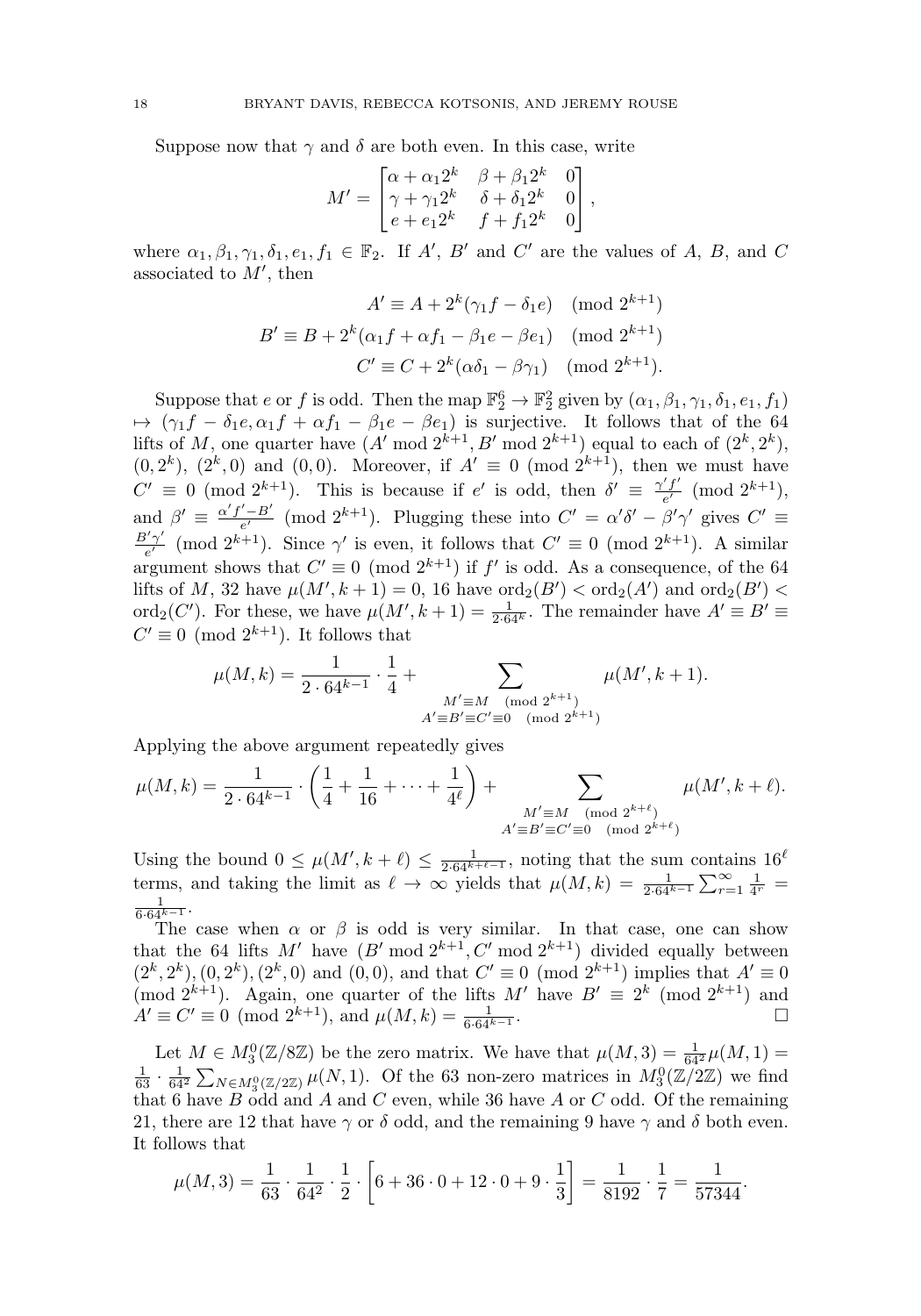(Note that in the denominator of  $\mu(N, 1)$  we have  $|I_3|64^{-2} = 8192 \cdot (1/4096) = 2$ .)

For each of the 8191 non-identity elements M of  $I_3$ , we divide  $I - M$  by the highest power of 2 dividing all of the elements, say  $2<sup>r</sup>$ . In 3754 cases, we have  $\text{ord}_2(B) < \text{ord}_2(A)$  and  $\text{ord}_2(B) < \text{ord}_2(C)$ . For each of these,  $\mu(I-M, 3) = \frac{1}{8192}$ .

In 4036 cases, we have  $\text{ord}_2(B) \ge \text{ord}_2(A)$  or  $\text{ord}_2(B) \ge \text{ord}_2(C)$  and not all of A, B and C are congruent to 0 modulo  $2^{3-r}$ . For each of these,  $\mu(I-M,3) = 0$ .

In 365 cases, we have  $A \equiv B \equiv C \equiv 0 \pmod{2^{3-r}}$  and  $\gamma$  and  $\delta$  are both even. In each of these cases,  $\mu(I - M, 3) = \frac{1}{3 \cdot 8192}$  by Theorem [17.](#page-12-0)

In the remaining 36 cases, we have  $A \equiv B \equiv 0 \pmod{2^{3-r}}$  and one of  $\gamma$  or  $\delta$  is odd. By Theorem [17,](#page-12-0)  $\mu(I - M, 3) = 0$ .

It follows that

$$
\sum_{M \in I_3} \mu(I - M, 3) = 3754 \cdot \frac{1}{8192} + 365 \cdot \frac{1}{3 \cdot 8192} + \frac{1}{57344} = \frac{5087}{10752}.
$$

This concludes the proof of Theorem [1.](#page-1-0)

### **ACKNOWLEDGMENTS**

The first and second authors thank the Wake Forest Undergraduate Research and Creative Activities Center for financial support. The authors used Magma [\[1\]](#page-14-10) version 2.20-6 for computations. The authors would like to thank the anonymous referee for an especially thorough report with a number of suggestions that have improved the paper.

#### **REFERENCES**

- <span id="page-14-10"></span>[1] Wieb Bosma, John Cannon, and Catherine Playoust, The Magma algebra system. I. The user language, J. Symbolic Comput. **24** (1997), no. 3-4, 235–265, DOI 10.1006/jsco.1996.0125. Computational algebra and number theory (London, 1993). M[R1484478](http://www.ams.org/mathscinet-getitem?mr=1484478)
- <span id="page-14-3"></span>[2] Paul Cubre and Jeremy Rouse, Divisibility properties of the Fibonacci entry point, Proc. Amer. Math. Soc. **142** (2014), no. 11, 3771–3785, DOI 10.1090/S0002-9939-2014-12269-6. M[R3251719](http://www.ams.org/mathscinet-getitem?mr=3251719)
- <span id="page-14-4"></span>[3] Sergey Fomin and Andrei Zelevinsky, The Laurent phenomenon, Adv. in Appl. Math. **28** (2002), no. 2, 119–144, DOI 10.1006/aama.2001.0770. M[R1888840](http://www.ams.org/mathscinet-getitem?mr=1888840)
- <span id="page-14-0"></span>[4] Helmut Hasse, Uber die Dichte der Primzahlen p, für die eine vorgegebene ganzrationale Zahl  $a \neq 0$  von gerader bzw.ungerader Ordnung mod. p ist (German), Math. Ann. **166** (1966), 19–23, DOI 10.1007/BF01361432. M[R0205975](http://www.ams.org/mathscinet-getitem?mr=0205975)
- <span id="page-14-5"></span>[5] A. N. W. Hone, Elliptic curves and quadratic recurrence sequences, Bull. London Math. Soc. **37** (2005), no. 2, 161–171, DOI 10.1112/S0024609304004163. M[R2119015](http://www.ams.org/mathscinet-getitem?mr=2119015)
- <span id="page-14-6"></span>[6] A. N. W. Hone, Sigma function solution of the initial value problem for Somos 5 sequences, Trans. Amer. Math. Soc. **359** (2007), no. 10, 5019–5034, DOI 10.1090/S0002-9947-07-04215-8. M[R2320658](http://www.ams.org/mathscinet-getitem?mr=2320658)
- <span id="page-14-9"></span>[7] Henryk Iwaniec and Emmanuel Kowalski, Analytic number theory, American Mathematical Society Colloquium Publications, vol. 53, American Mathematical Society, Providence, RI, 2004. M[R2061214](http://www.ams.org/mathscinet-getitem?mr=2061214)
- <span id="page-14-7"></span>[8] Rafe Jones and Jeremy Rouse, Galois theory of iterated endomorphisms, Proc. Lond. Math. Soc. (3) **100** (2010), no. 3, 763–794, DOI 10.1112/plms/pdp051. Appendix A by Jeffrey D. Achter. M[R2640290](http://www.ams.org/mathscinet-getitem?mr=2640290)
- <span id="page-14-1"></span>[9] J. C. Lagarias, The set of primes dividing the Lucas numbers has density 2/3, Pacific J. Math. **118** (1985), no. 2, 449–461. M[R789184](http://www.ams.org/mathscinet-getitem?mr=789184)
- <span id="page-14-2"></span>[10] J. C. Lagarias, Errata to: "The set of primes dividing the Lucas numbers has density 2/3" [Pacific J. Math. **118** (1985), no. 2, 449–461; MR0789184 (86i:11007)], Pacific J. Math. **162** (1994), no. 2, 393–396. M[R1251907](http://www.ams.org/mathscinet-getitem?mr=1251907)
- <span id="page-14-8"></span>[11] Richard Pink, On the order of the reduction of a point on an abelian variety, Math. Ann. **330** (2004), no. 2, 275–291, DOI 10.1007/s00208-004-0548-8. M[R2089426](http://www.ams.org/mathscinet-getitem?mr=2089426)